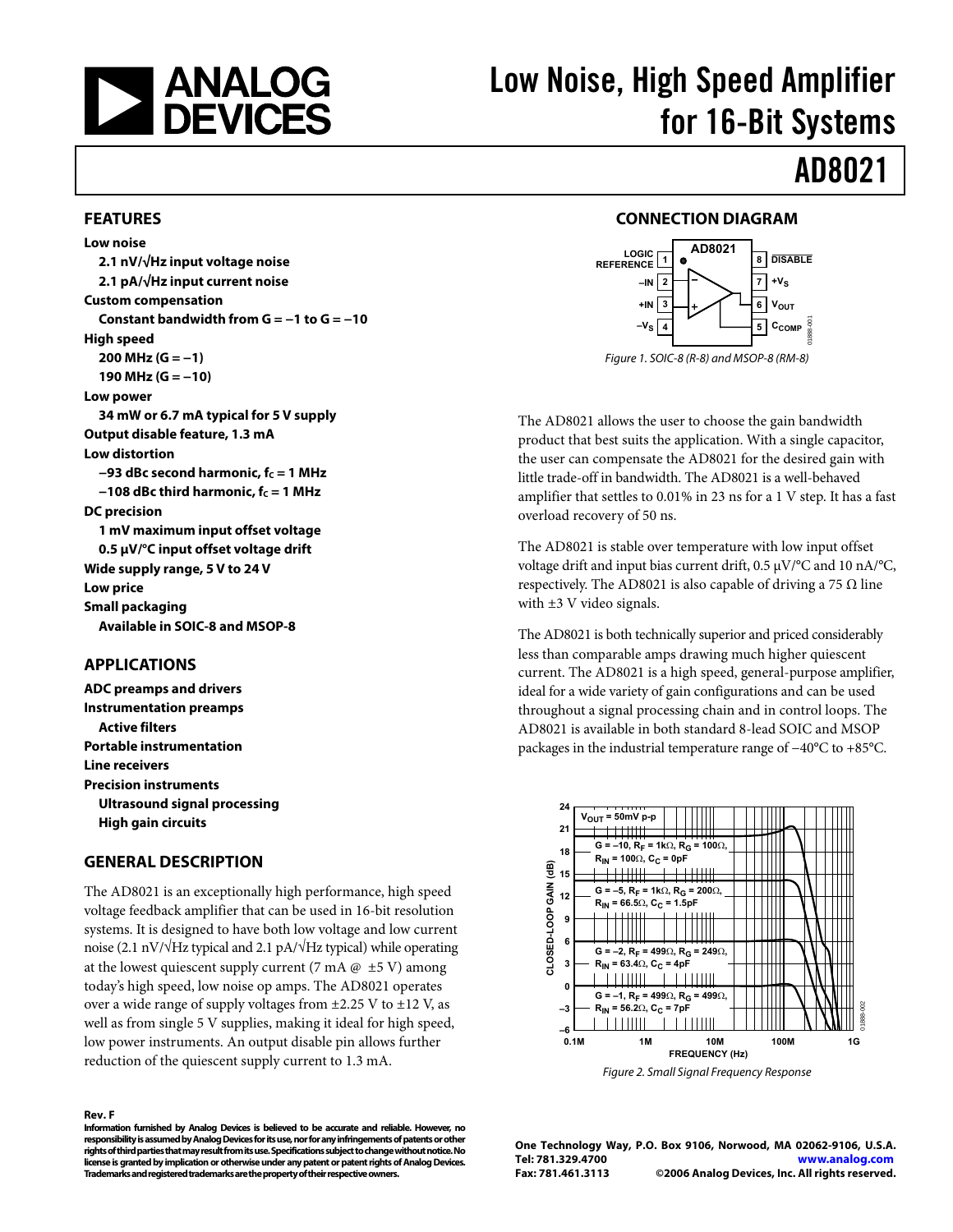# <span id="page-1-0"></span>**TABLE OF CONTENTS**

| Pin Configuration and Function Descriptions 8 |
|-----------------------------------------------|
|                                               |
|                                               |

### **REVISION HISTORY**

### 5/06-Rev. E to Rev. F

### $3/05$ —Rev. D to Rev. E

### 10/03—Rev. C to Rev. D

|--|--|

### $7/03$ –Rev. B to Rev. C

| Deleted All References to Evaluation Board Universal |  |
|------------------------------------------------------|--|
|                                                      |  |
|                                                      |  |
| $2/03$ —Rev. A to Rev. B                             |  |
|                                                      |  |
|                                                      |  |
| $6/02$ —Rev. 0 to Rev. A                             |  |
|                                                      |  |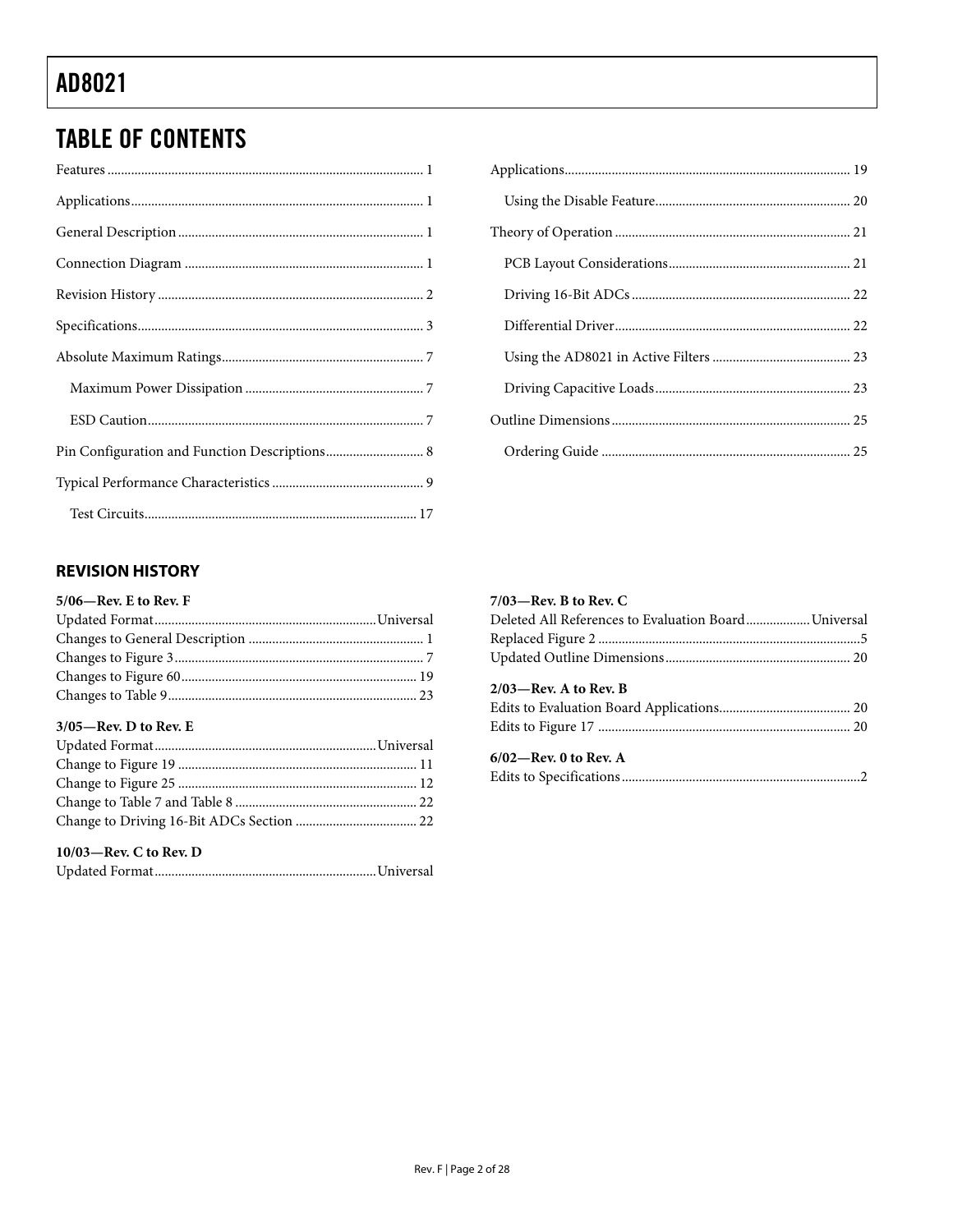### <span id="page-2-0"></span>**SPECIFICATIONS**

V<sub>S</sub> = ±5 V, @ T<sub>A</sub> = 25°C, R<sub>L</sub> = 1 kΩ, gain = +2, unless otherwise noted.

### **Table 1.**

<span id="page-2-1"></span>

|                                         |                                              | AD8021AR/AD8021ARM |                  |      |                     |
|-----------------------------------------|----------------------------------------------|--------------------|------------------|------|---------------------|
| Parameter                               | <b>Conditions</b>                            | Min                | <b>Typ</b>       | Max  | Unit                |
| DYNAMIC PERFORMANCE                     |                                              |                    |                  |      |                     |
| -3 dB Small Signal Bandwidth            | $G = +1$ , $C_C = 10$ pF, $V_0 = 0.05$ V p-p | 355                | 490              |      | MHz                 |
|                                         | $G = +2$ , $C_C = 7$ pF, $V_O = 0.05$ V p-p  | 160                | 205              |      | <b>MHz</b>          |
|                                         | $G = +5$ , $C_C = 2$ pF, $V_Q = 0.05$ V p-p  | 150                | 185              |      | <b>MHz</b>          |
|                                         | $G = +10$ , $C_C = 0$ pF, $VO = 0.05$ V p-p  | 110                | 150              |      | <b>MHz</b>          |
| Slew Rate, 1 V Step                     | $G = +1$ , $C_C = 10$ pF                     | 95                 | 120              |      | $V/\mu s$           |
|                                         | $G = +2$ , $C_C = 7$ pF                      | 120                | 150              |      | $V/\mu s$           |
|                                         | $G = +5$ , $C_C = 2$ pF                      | 250                | 300              |      | $V/\mu s$           |
|                                         | $G = +10$ , $C_C = 0$ pF                     | 380                | 420              |      | $V/\mu s$           |
| Settling Time to 0.01%                  | $V_0 = 1$ V step, $R_L = 500 \Omega$         |                    | 23               |      | ns                  |
| Overload Recovery (50%)                 | $\pm$ 2.5 V input step, G = +2               |                    | 50               |      | ns                  |
| DISTORTION/NOISE PERFORMANCE            |                                              |                    |                  |      |                     |
| $f = 1$ MHz                             |                                              |                    |                  |      |                     |
| HD <sub>2</sub>                         | $V_0 = 2 V p - p$                            |                    | $-93$            |      | dBc                 |
| HD <sub>3</sub>                         | $V_0 = 2 V p-p$                              |                    | $-108$           |      | dBc                 |
| $f = 5 MHz$                             |                                              |                    |                  |      |                     |
| HD <sub>2</sub>                         | $V_0 = 2 V p - p$                            |                    | $-70$            |      | dBc                 |
| HD <sub>3</sub>                         | $V_0 = 2 V p - p$                            |                    | $-80$            |      | dBc                 |
| Input Voltage Noise                     | $f = 50$ kHz                                 |                    | 2.1              | 2.6  | $nV/\sqrt{Hz}$      |
| <b>Input Current Noise</b>              | $f = 50$ kHz                                 |                    | 2.1              |      | pA/ $\sqrt{Hz}$     |
| <b>Differential Gain Error</b>          | NTSC, $R_L = 150 \Omega$                     |                    | 0.03             |      | $\%$                |
| <b>Differential Phase Error</b>         | NTSC, $R_L = 150 \Omega$                     |                    | 0.04             |      | Degrees             |
| DC PERFORMANCE                          |                                              |                    |                  |      |                     |
| Input Offset Voltage                    |                                              |                    | 0.4              | 1.0  | mV                  |
| Input Offset Voltage Drift              | <b>T<sub>MIN</sub></b> to T <sub>MAX</sub>   |                    | 0.5              |      | $\mu V$ /°C         |
| Input Bias Current                      | +Input or -input                             |                    | 7.5              | 10.5 | μA                  |
| Input Bias Current Drift                |                                              |                    | 10               |      | $nA$ <sup>o</sup> C |
| Input Offset Current                    |                                              |                    | 0.1              | 0.5  | $\pm \mu A$         |
| Open-Loop Gain                          |                                              | 82                 | 86               |      | dB                  |
| <b>INPUT CHARACTERISTICS</b>            |                                              |                    |                  |      |                     |
| Input Resistance                        |                                              |                    | 10               |      | MΩ                  |
| Common-Mode Input Capacitance           |                                              |                    | 1                |      | pF                  |
| Input Common-Mode Voltage Range         |                                              |                    | $-4.1$ to $+4.6$ |      | $\mathsf{V}$        |
| Common-Mode Rejection Ratio             | $V_{CM} = \pm 4 V$                           | $-86$              | $-98$            |      | dB                  |
| <b>OUTPUT CHARACTERISTICS</b>           |                                              |                    |                  |      |                     |
| <b>Output Voltage Swing</b>             |                                              | $-3.5$ to $+3.2$   | $-3.8$ to $+3.4$ |      | $\vee$              |
| <b>Linear Output Current</b>            |                                              |                    | 60               |      | mA                  |
| <b>Short-Circuit Current</b>            |                                              |                    | 75               |      | mA                  |
| Capacitive Load Drive for 30% Overshoot | $V_0 = 50$ mV p-p/1 V p-p                    |                    | 15/120           |      | pF                  |
| <b>DISABLE CHARACTERISTICS</b>          |                                              |                    |                  |      |                     |
| Off Isolation                           | $f = 10$ MHz                                 |                    | $-40$            |      | dB                  |
| Turn-On Time                            | $V_0 = 0$ V to 2 V, 50% logic to 50% output  |                    | 45               |      | ns                  |
| Turn-Off Time                           | $V_0 = 0$ V to 2 V, 50% logic to 50% output  |                    | 50               |      | ns                  |
| DISABLE Voltage-Off/On                  | $V_{DISABLE} - V_{LOGIC REFERENCE}$          |                    | 1.75/1.90        |      | V                   |
| <b>Enabled Leakage Current</b>          | LOGIC REFERENCE = $0.4$ V                    |                    | 70               |      | μA                  |
|                                         | $\overline{DISABLE} = 4.0 V$                 |                    | $\overline{2}$   |      | μA                  |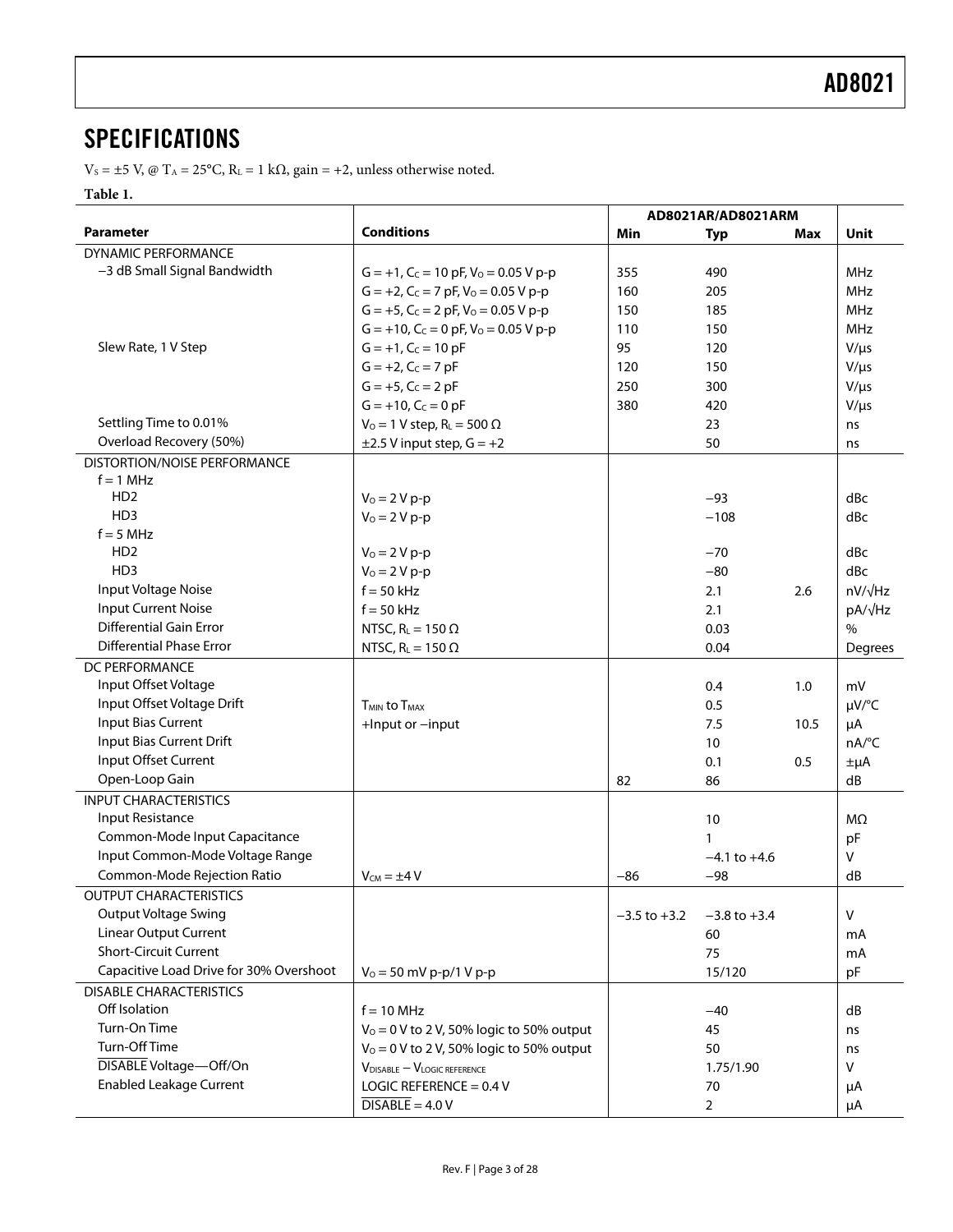|                               |                                            | AD8021AR/AD8021ARM |       |       |      |
|-------------------------------|--------------------------------------------|--------------------|-------|-------|------|
| <b>Parameter</b>              | <b>Conditions</b>                          | <b>Min</b>         | Typ   | Max   | Unit |
| Disabled Leakage Current      | LOGIC REFERENCE = $0.4$ V                  |                    | 30    |       | μA   |
|                               | $DISABLE = 0.4 V$                          |                    | 33    |       | μA   |
| <b>POWER SUPPLY</b>           |                                            |                    |       |       |      |
| Operating Range               |                                            | ±2.25              | ±5    | ±12.0 | -V   |
| <b>Oujescent Current</b>      | Output enabled                             |                    | 7.0   | 7.7   | mA   |
|                               | Output disabled                            |                    | 1.3   | 1.6   | mA   |
| +Power Supply Rejection Ratio | $V_{CC}$ = 4 V to 6 V, $V_{EE}$ = -5 V     | $-86$              | $-95$ |       | dB   |
| -Power Supply Rejection Ratio | $V_{CC} = 5 V$ , $V_{EE} = -6 V$ to $-4 V$ | $-86$              | $-95$ |       | dB   |

V<sub>S</sub> = ±12 V, @ T<sub>A</sub> = 25°C, R<sub>L</sub> = 1 k $\Omega$ , gain = +2, unless otherwise noted.

### **Table 2.**

|                                 |                                              | AD8021AR/AD8021ARM |                    |            |                     |
|---------------------------------|----------------------------------------------|--------------------|--------------------|------------|---------------------|
| <b>Parameter</b>                | <b>Conditions</b>                            | Min                | Typ                | <b>Max</b> | Unit                |
| <b>DYNAMIC PERFORMANCE</b>      |                                              |                    |                    |            |                     |
| -3 dB Small Signal Bandwidth    | $G = +1$ , $C_C = 10$ pF, $V_0 = 0.05$ V p-p | 520                | 560                |            | <b>MHz</b>          |
|                                 | $G = +2$ , $C_C = 7$ pF, $V_0 = 0.05$ V p-p  | 175                | 220                |            | <b>MHz</b>          |
|                                 | $G = +5$ , $C_C = 2$ pF, $V_O = 0.05$ V p-p  | 170                | 200                |            | MHz                 |
|                                 | $G = +10$ , $C_C = 0$ pF, $VO = 0.05$ V p-p  | 125                | 165                |            | MHz                 |
| Slew Rate, 1 V Step             | $G = +1$ , $C_C = 10$ pF                     | 105                | 130                |            | $V/\mu s$           |
|                                 | $G = +2$ , $C_C = 7$ pF                      | 140                | 170                |            | $V/\mu s$           |
|                                 | $G = +5$ , $C_C = 2$ pF                      | 265                | 340                |            | $V/\mu s$           |
|                                 | $G = +10$ , $C_C = 0$ pF                     | 400                | 460                |            | $V/\mu s$           |
| Settling Time to 0.01%          | $V_0 = 1 V$ step, $R_L = 500 \Omega$         |                    | 21                 |            | ns                  |
| Overload Recovery (50%)         | $\pm 6$ V input step, $G = +2$               |                    | 90                 |            | ns                  |
| DISTORTION/NOISE PERFORMANCE    |                                              |                    |                    |            |                     |
| $f = 1$ MHz                     |                                              |                    |                    |            |                     |
| HD <sub>2</sub>                 | $V_0 = 2 V p - p$                            |                    | $-95$              |            | dBc                 |
| H <sub>D</sub> 3                | $V_0 = 2 V p-p$                              |                    | $-116$             |            | dBc                 |
| $f = 5 MHz$                     |                                              |                    |                    |            |                     |
| H <sub>D</sub> 2                | $V_0 = 2 V p - p$                            |                    | $-71$              |            | dBc                 |
| HD <sub>3</sub>                 | $V_0 = 2 V p - p$                            |                    | $-83$              |            | dBc                 |
| Input Voltage Noise             | $f = 50$ kHz                                 |                    | 2.1                | 2.6        | $nV/\sqrt{Hz}$      |
| <b>Input Current Noise</b>      | $f = 50$ kHz                                 |                    | 2.1                |            | pA/√Hz              |
| <b>Differential Gain Error</b>  | NTSC, $R_L = 150 \Omega$                     |                    | 0.03               |            | $\frac{0}{0}$       |
| <b>Differential Phase Error</b> | NTSC, $R_L = 150 \Omega$                     |                    | 0.04               |            | Degrees             |
| DC PERFORMANCE                  |                                              |                    |                    |            |                     |
| Input Offset Voltage            |                                              |                    | 0.4                | 1.0        | mV                  |
| Input Offset Voltage Drift      | <b>TMIN to TMAX</b>                          |                    | 0.2                |            | µV/°C               |
| Input Bias Current              | +Input or -input                             |                    | 8                  | 11.3       | μA                  |
| Input Bias Current Drift        |                                              |                    | 10                 |            | $nA$ <sup>o</sup> C |
| Input Offset Current            |                                              |                    | 0.1                | 0.5        | $\pm \mu A$         |
| Open-Loop Gain                  |                                              | 84                 | 88                 |            | dB                  |
| <b>INPUT CHARACTERISTICS</b>    |                                              |                    |                    |            |                     |
| Input Resistance                |                                              |                    | 10                 |            | MΩ                  |
| Common-Mode Input Capacitance   |                                              |                    | 1                  |            | pF                  |
| Input Common-Mode Voltage Range |                                              |                    | $-11.1$ to $+11.6$ |            | v                   |
| Common-Mode Rejection Ratio     | $V_{CM} = \pm 10 V$                          | $-86$              | $-96$              |            | dB                  |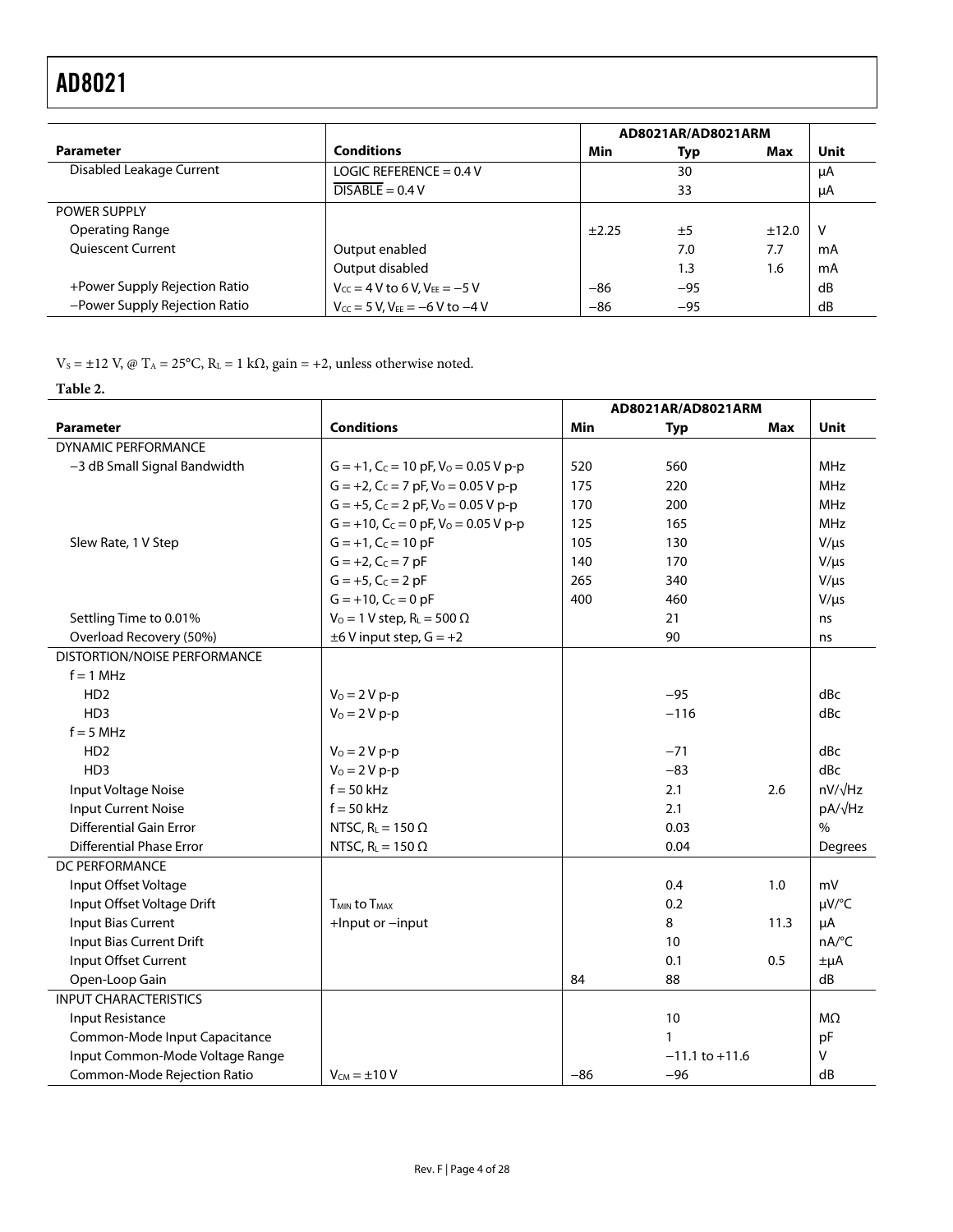|                                         |                                             | AD8021AR/AD8021ARM |                    |       |              |
|-----------------------------------------|---------------------------------------------|--------------------|--------------------|-------|--------------|
| <b>Parameter</b>                        | <b>Conditions</b>                           | Min                | Typ                | Max   | Unit         |
| <b>OUTPUT CHARACTERISTICS</b>           |                                             |                    |                    |       |              |
| Output Voltage Swing                    |                                             | $-10.2$ to $+9.8$  | $-10.6$ to $+10.2$ |       | $\vee$       |
| <b>Linear Output Current</b>            |                                             |                    | 70                 |       | mA           |
| <b>Short-Circuit Current</b>            |                                             |                    | 115                |       | mA           |
| Capacitive Load Drive for 30% Overshoot | $V_0 = 50$ mV p-p/1 V p-p                   |                    | 15/120             |       | pF           |
| <b>DISABLE CHARACTERISTICS</b>          |                                             |                    |                    |       |              |
| Off Isolation                           | $f = 10$ MHz                                |                    | $-40$              |       | dB           |
| Turn-On Time                            | $V_0 = 0$ V to 2 V, 50% logic to 50% output |                    | 45                 |       | ns           |
| Turn-Off Time                           | $V_0 = 0$ V to 2 V, 50% logic to 50% output |                    | 50                 |       | ns           |
| DISABLE Voltage-Off/On                  | $V_{DISABLE} - V_{LOGIC REFERENCE}$         |                    | 1.80/1.95          |       | v            |
| <b>Enabled Leakage Current</b>          | LOGIC REFERENCE = $0.4$ V                   |                    | 70                 |       | μA           |
|                                         | $DISABLE = 4.0 V$                           |                    | $\overline{2}$     |       | μA           |
| Disabled Leakage Current                | LOGIC REFERENCE = $0.4$ V                   |                    | 30                 |       | μA           |
|                                         | $DISABLE = 0.4 V$                           |                    | 33                 |       | μA           |
| <b>POWER SUPPLY</b>                     |                                             |                    |                    |       |              |
| <b>Operating Range</b>                  |                                             | ±2.25              | ±5                 | ±12.0 | $\mathsf{V}$ |
| <b>Quiescent Current</b>                | Output enabled                              |                    | 7.8                | 8.6   | mA           |
|                                         | Output disabled                             |                    | 1.7                | 2.0   | mA           |
| +Power Supply Rejection Ratio           | $V_{CC}$ = 11 V to 13 V, $V_{EE}$ = -12 V   | $-86$              | $-96$              |       | dB           |
| -Power Supply Rejection Ratio           | $V_{CC}$ = 12 V, $V_{EF}$ = -13 V to -11 V  | $-86$              | $-100$             |       | dB           |

V<sub>S</sub> = 5 V, @ T<sub>A</sub> = 25°C, R<sub>L</sub> = 1 kΩ, gain = +2, unless otherwise noted.

#### **Table 3.**

|                              |                                                 | AD8021AR/AD8021ARM |       |     |                |
|------------------------------|-------------------------------------------------|--------------------|-------|-----|----------------|
| <b>Parameter</b>             | <b>Conditions</b>                               | Min                | Typ   | Max | <b>Unit</b>    |
| <b>DYNAMIC PERFORMANCE</b>   |                                                 |                    |       |     |                |
| -3 dB Small Signal Bandwidth | $G = +1$ , $C_C = 10$ pF, $V_0 = 0.05$ V p-p    | 270                | 305   |     | MHz            |
|                              | $G = +2$ , $C_C = 7$ pF, $V_0 = 0.05$ V p-p     | 155                | 190   |     | MHz            |
|                              | $G = +5$ , $C_C = 2$ pF, $VO = 0.05$ V p-p      | 135                | 165   |     | <b>MHz</b>     |
|                              | $G = +10$ , $C_C = 0$ pF, $V_0 = 0.05$ V p-p    | 95                 | 130   |     | <b>MHz</b>     |
| Slew Rate, 1 V Step          | $G = +1$ , $C_C = 10$ pF                        | 80                 | 110   |     | $V/\mu s$      |
|                              | $G = +2$ , $C_C = 7$ pF                         | 110                | 140   |     | $V/\mu s$      |
|                              | $G = +5$ , $C_C = 2$ pF                         | 210                | 280   |     | $V/\mu s$      |
|                              | $G = +10$ , $C_C = 0$ pF                        | 290                | 390   |     | $V/\mu s$      |
| Settling Time to 0.01%       | $V_0 = 1 V$ step, R <sub>L</sub> = 500 $\Omega$ |                    | 28    |     | ns             |
| Overload Recovery (50%)      | 0 V to 2.5 V input step, $G = +2$               |                    | 40    |     | ns             |
| DISTORTION/NOISE PERFORMANCE |                                                 |                    |       |     |                |
| $f = 1$ MHz                  |                                                 |                    |       |     |                |
| H <sub>D</sub> <sub>2</sub>  | $V_0 = 2 V p - p$                               |                    | $-84$ |     | dBc            |
| H <sub>D</sub> 3             | $V_0 = 2 V p - p$                               |                    | $-91$ |     | dBc            |
| $f = 5 MHz$                  |                                                 |                    |       |     |                |
| H <sub>D</sub> <sub>2</sub>  | $V_0 = 2 V p - p$                               |                    | $-68$ |     | dBc            |
| H <sub>D</sub> 3             | $V_0 = 2 V p - p$                               |                    | $-81$ |     | dBc            |
| Input Voltage Noise          | $f = 50$ kHz                                    |                    | 2.1   | 2.6 | $nV/\sqrt{Hz}$ |
| <b>Input Current Noise</b>   | $f = 50$ kHz                                    |                    | 2.1   |     | pA/√Hz         |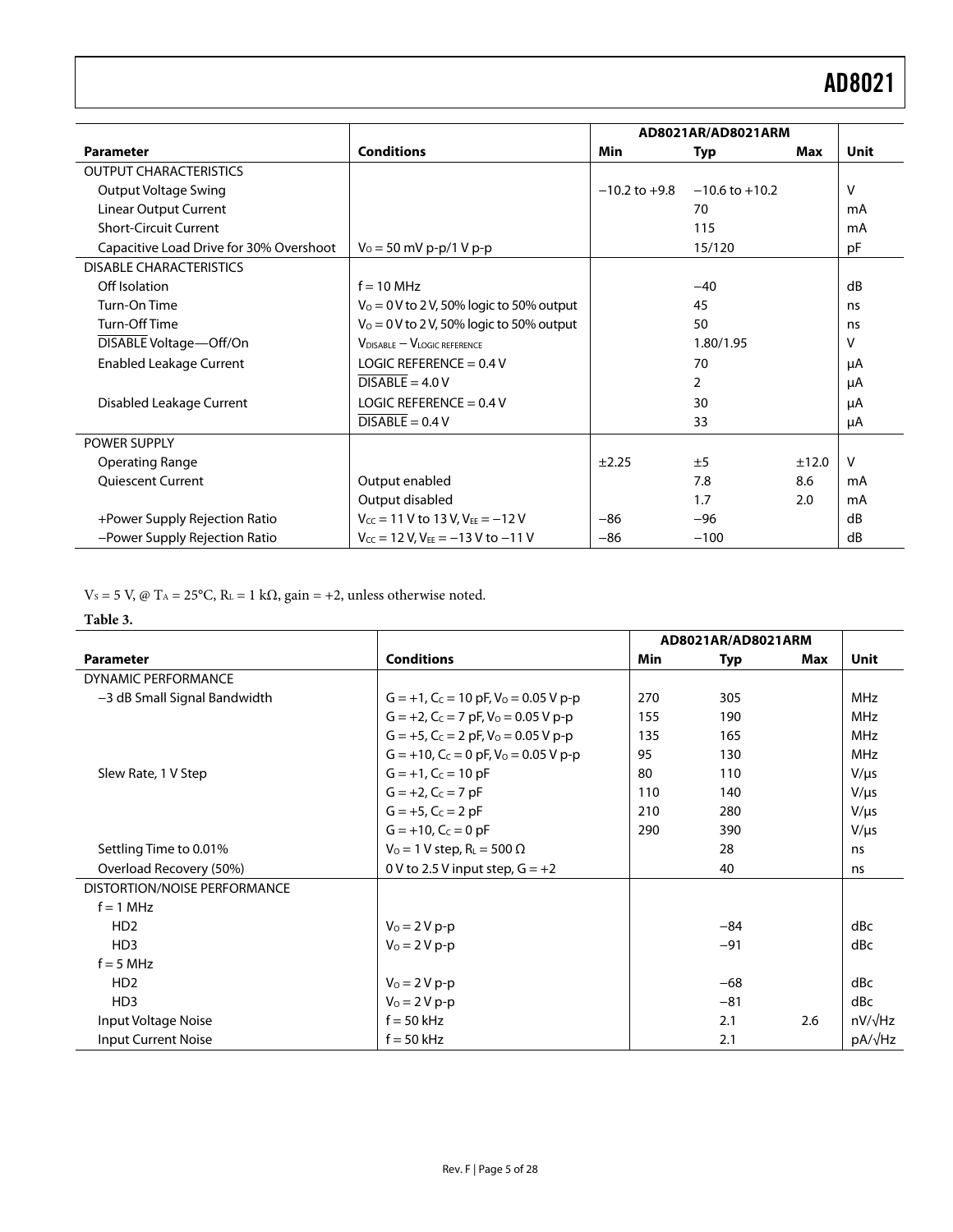|                                         |                                             | AD8021AR/AD8021ARM |                |       |                |
|-----------------------------------------|---------------------------------------------|--------------------|----------------|-------|----------------|
| <b>Parameter</b>                        | <b>Conditions</b>                           | Min                | <b>Typ</b>     | Max   | Unit           |
| DC PERFORMANCE                          |                                             |                    |                |       |                |
| Input Offset Voltage                    |                                             |                    | 0.4            | 1.0   | mV             |
| Input Offset Voltage Drift              | <b>TMIN to TMAX</b>                         |                    | 0.8            |       | µV/°C          |
| <b>Input Bias Current</b>               | +Input or -input                            |                    | 7.5            | 10.3  | μA             |
| Input Bias Current Drift                |                                             |                    | 10             |       | nA/°C          |
| Input Offset Current                    |                                             |                    | 0.1            | 0.5   | $\pm \mu A$    |
| Open-Loop Gain                          |                                             | 72                 | 76             |       | dB             |
| <b>INPUT CHARACTERISTICS</b>            |                                             |                    |                |       |                |
| Input Resistance                        |                                             |                    | 10             |       | M <sub>2</sub> |
| Common-Mode Input Capacitance           |                                             |                    | $\mathbf{1}$   |       | pF             |
| Input Common-Mode Voltage Range         |                                             |                    | $0.9$ to 4.6   |       | V              |
| Common-Mode Rejection Ratio             | 1.5 V to 3.5 V                              | $-84$              | $-98$          |       | dB             |
| <b>OUTPUT CHARACTERISTICS</b>           |                                             |                    |                |       |                |
| <b>Output Voltage Swing</b>             |                                             | 1.25 to 3.38       | 1.10 to 3.60   |       | v              |
| <b>Linear Output Current</b>            |                                             |                    | 30             |       | mA             |
| <b>Short-Circuit Current</b>            |                                             |                    | 50             |       | mA             |
| Capacitive Load Drive for 30% Overshoot | $V_0 = 50$ mV p-p/1 V p-p                   |                    | 10/120         |       | pF             |
| <b>DISABLE CHARACTERISTICS</b>          |                                             |                    |                |       |                |
| Off Isolation                           | $f = 10$ MHz                                |                    | $-40$          |       | dB             |
| Turn-On Time                            | $V_0 = 0$ V to 1 V, 50% logic to 50% output |                    | 45             |       | ns             |
| Turn-Off Time                           | $V_0 = 0$ V to 1 V, 50% logic to 50% output |                    | 50             |       | ns             |
| DISABLE Voltage-Off/On                  | $V_{DISABLE} - V_{LOGIC REFERENCE}$         |                    | 1.55/1.70      |       | v              |
| <b>Enabled Leakage Current</b>          | LOGIC REFERENCE = $0.4$ V                   |                    | 70             |       | μA             |
|                                         | $\overline{DISABLE} = 4.0 V$                |                    | $\overline{2}$ |       | μA             |
| <b>Disabled Leakage Current</b>         | LOGIC REFERENCE = $0.4$ V                   |                    | 30             |       | μA             |
|                                         | $\overline{DISABLE} = 0.4 V$                |                    | 33             |       | μA             |
| POWER SUPPLY                            |                                             |                    |                |       |                |
| <b>Operating Range</b>                  |                                             | ±2.25              | ±5             | ±12.0 | V              |
| <b>Oujescent Current</b>                | Output enabled                              |                    | 6.7            | 7.5   | mA             |
|                                         | Output disabled                             |                    | 1.2            | 1.5   | mA             |
| +Power Supply Rejection Ratio           | $V_{CC} = 4.5 V$ to 5.5 V, $V_{EE} = 0 V$   | $-74$              | $-82$          |       | dB             |
| -Power Supply Rejection Ratio           | $V_{CC}$ = 5 V, $V_{EE}$ = -0.5 V to +0.5 V | $-76$              | $-84$          |       | dB             |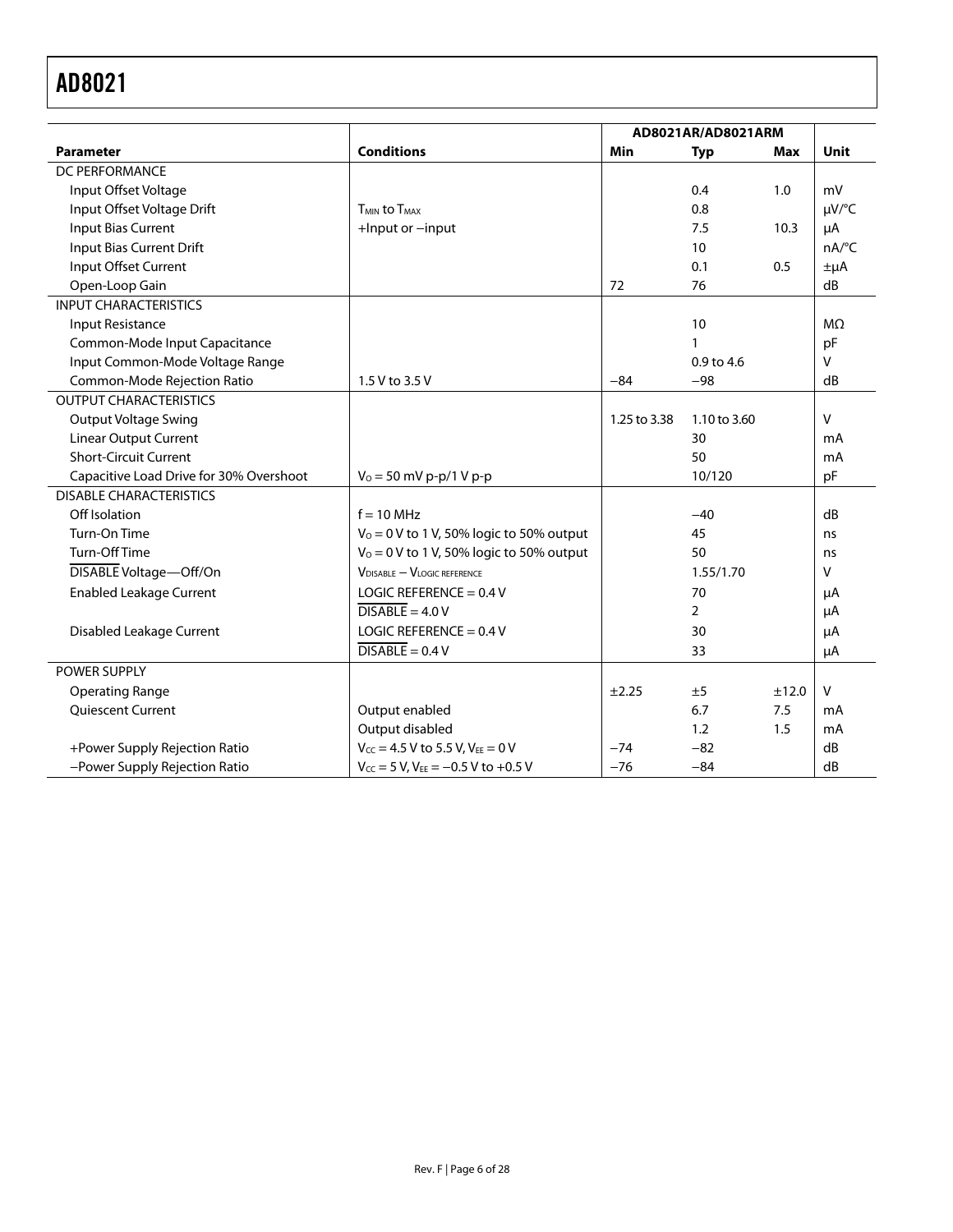### <span id="page-6-0"></span>ABSOLUTE MAXIMUM RATINGS

#### **Table 4.**

| <b>Parameter</b>                        | Rating                              |
|-----------------------------------------|-------------------------------------|
| Supply Voltage                          | 26.4 V                              |
| Power Dissipation                       | Observed power<br>derating curves   |
| Input Voltage (Common Mode)             | $\pm V_5 \pm 1 V$                   |
| Differential Input Voltage <sup>1</sup> | $\pm 0.8$ V                         |
| Differential Input Current              | $±10$ mA                            |
| <b>Output Short-Circuit Duration</b>    | Observed power<br>derating curves   |
| Storage Temperature Range               | $-65^{\circ}$ C to $+125^{\circ}$ C |
| Operating Temperature Range             | $-40^{\circ}$ C to $+85^{\circ}$ C  |
| Lead Temperature (Soldering, 10 sec)    | $300^{\circ}$ C                     |

<sup>1</sup> The AD8021 inputs are protected by diodes. Current-limiting resistors are not used to preserve the low noise. If a differential input exceeds ±0.8 V, the input current should be limited to ±10 mA.

Stresses above those listed under Absolute Maximum Ratings may cause permanent damage to the device. This is a stress rating only; functional operation of the device at these or any other conditions above those indicated in the operational section of this specification is not implied. Exposure to absolute maximum rating conditions for extended periods may affect device reliability.

### **MAXIMUM POWER DISSIPATION**

The maximum power that can be safely dissipated by the AD8021 is limited by the associated rise in junction temperature. The maximum safe junction temperature for plastic encapsulated devices is determined by the glass transition temperature of the plastic, approximately 150°C. Temporarily exceeding this limit can cause a shift in parametric performance due to a change in the stresses exerted on the die by the package. Exceeding a junction temperature of 175°C for an extended period can result in device failure.

While the AD8021 is internally short-circuit protected, this can not be sufficient to guarantee that the maximum junction temperature (150°C) is not exceeded under all conditions. To ensure proper operation, it is necessary to observe the maximum power derating curves.



Figure 3. Maximum Power Dissipation vs. Temperature<sup>[1](#page-6-0)</sup>

<sup>1</sup> Specification is for device in free air: 8-lead SOIC:  $\theta_{JA} = 125^{\circ}$ C/W; 8-lead MSOP:  $\theta_{JA} = 145^{\circ}$ C/W.

### **ESD CAUTION**

ESD (electrostatic discharge) sensitive device. Electrostatic charges as high as 4000 V readily accumulate on the human body and test equipment and can discharge without detection. Although this product features proprietary ESD protection circuitry, permanent damage may occur on devices subjected to high energy electrostatic discharges. Therefore, proper ESD precautions are recommended to avoid performance degradation or loss of functionality.

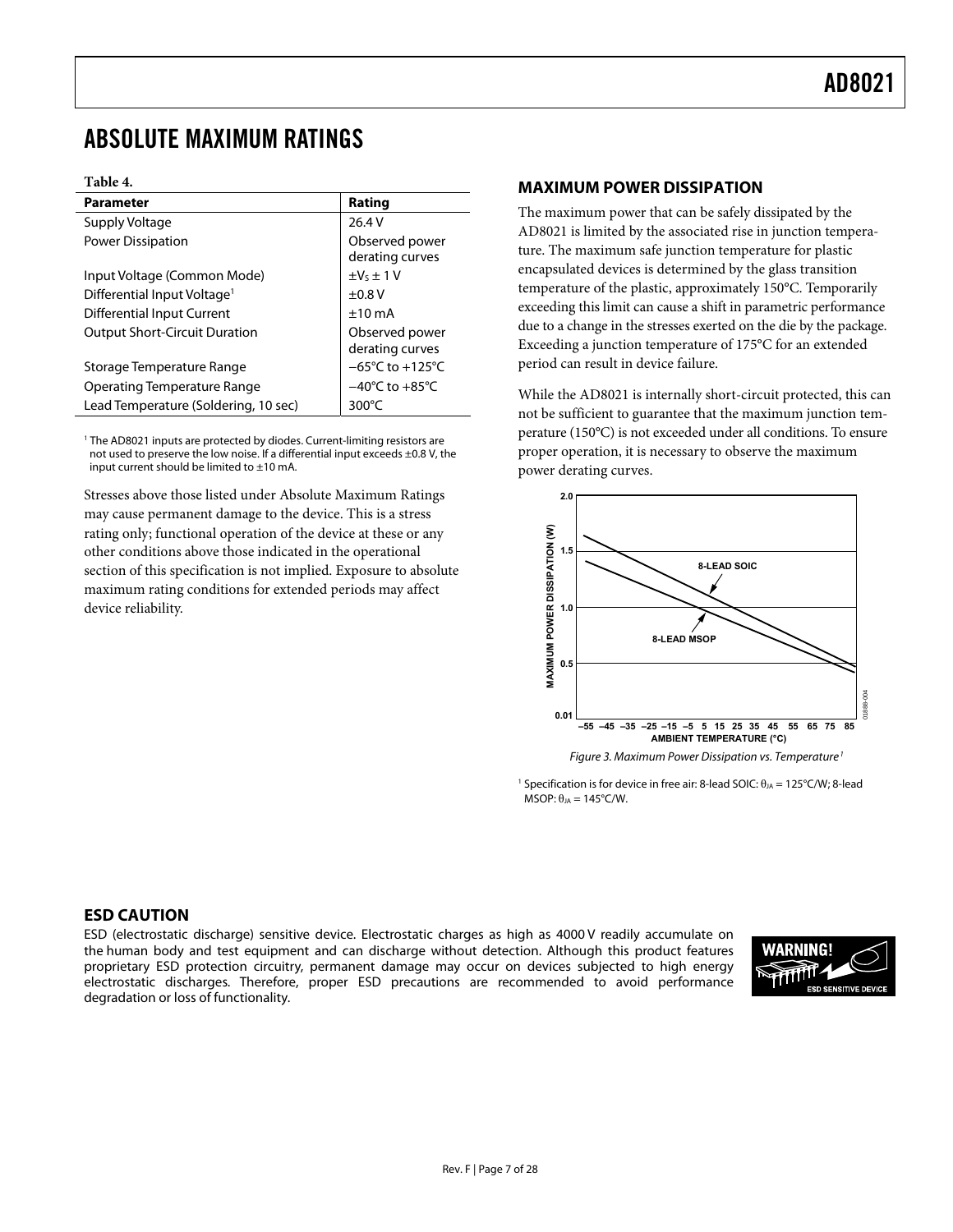j.

Ĭ.

# <span id="page-7-0"></span>PIN CONFIGURATION AND FUNCTION DESCRIPTIONS



### **Table 5. Pin Function Descriptions**

| Pin No.        | <b>Mnemonic</b>         | <b>Description</b>                                                                |
|----------------|-------------------------|-----------------------------------------------------------------------------------|
|                | <b>LOGIC REFERENCE</b>  | Reference for Pin 8 <sup>1</sup> Voltage Level. Connect to logic low supply.      |
| $\overline{2}$ | $-IN$                   | Inverting Input.                                                                  |
| 3              | $+IN$                   | Noninverting Input.                                                               |
| $\overline{4}$ | $-VS$                   | Negative Supply Voltage.                                                          |
|                | $C_{COMP}$              | Compensation Capacitor. Tie to $-V_s$ . (See the Applications section for value.) |
| 6              | <b>V</b> <sub>OUT</sub> | Output.                                                                           |
|                | $+VS$                   | Positive Supply Voltage.                                                          |
| 8              | <b>DISABLE</b>          | Disable, Active Low.                                                              |

1 When Pin 8 (DISABLE) is higher than Pin 1 (LOGIC REFERENCE) by approximately 2 V or more, the part is enabled. When Pin 8 is brought down to within about 1.5 V of Pin 1, the part is disabled. (See the Specifications tables for exact disable and enable voltage levels.) If the disable feature is not going to be used, Pin 8 can be tied to +VS or a logic high source, and Pin 1 can be tied to ground or logic low. Alternatively, if Pin 1 and Pin 8 are not connected, the part is in an enabled state.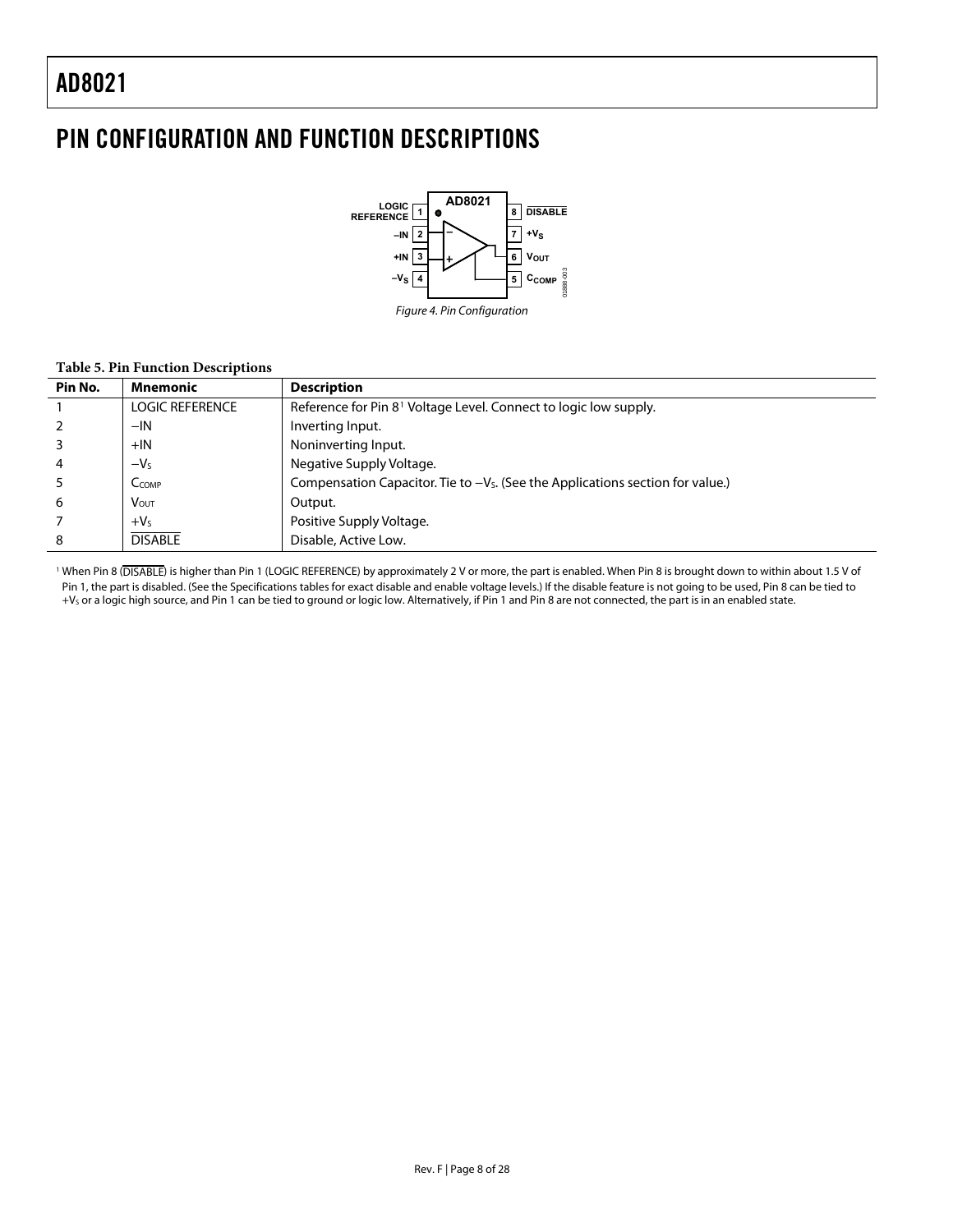### <span id="page-8-0"></span>TYPICAL PERFORMANCE CHARACTERISTICS

 $T_A = 25^{\circ}C$ ,  $V_s = \pm 5$  V,  $R_L = 1$  kΩ,  $G = +2$ ,  $R_F = R_G = 499$  Ω,  $R_S = 49.9$  Ω,  $R_O = 976$  Ω,  $R_D = 53.6$  Ω,  $C_C = 7$  pF,  $C_L = 0$ ,  $C_F = 0$ ,  $V_{\text{OUT}} = 2$  V p-p, frequency = 1 MHz, unless otherwise noted.



Figure 5. Small Signal Frequency Response vs. Frequency and Gain,  $V_{OUT} = 50$  mV p-p, Noninverting (See [Figure 48](#page-16-1))



Figure 6. Small Signal Frequency Response vs. Frequency and Gain,  $V_{OUT} = 50$  mV p-p Inverting (See [Figure 48\)](#page-16-1)



<span id="page-8-1"></span>Figure 7. Small Signal Frequency Response vs. Frequency and Compensation Capacitor,  $V_{OUT} = 50$  mV p-p (See [Figure 48\)](#page-16-1)



Figure 8. Small Signal Frequency Response vs. Frequency and Supply,  $V_{OUT}$  = 50 mV p-p, Noninverting (See [Figure 48](#page-16-1))



Figure 9. Small Signal Frequency Response vs. Frequency and Supply,  $V_{OUT}$  = 50 mV p-p, Inverting (See [Figure 50](#page-16-2))



Figure 10. Frequency Response vs. Frequency and  $V<sub>OUT</sub>$ , Noninverting (See [Figure 48](#page-16-1))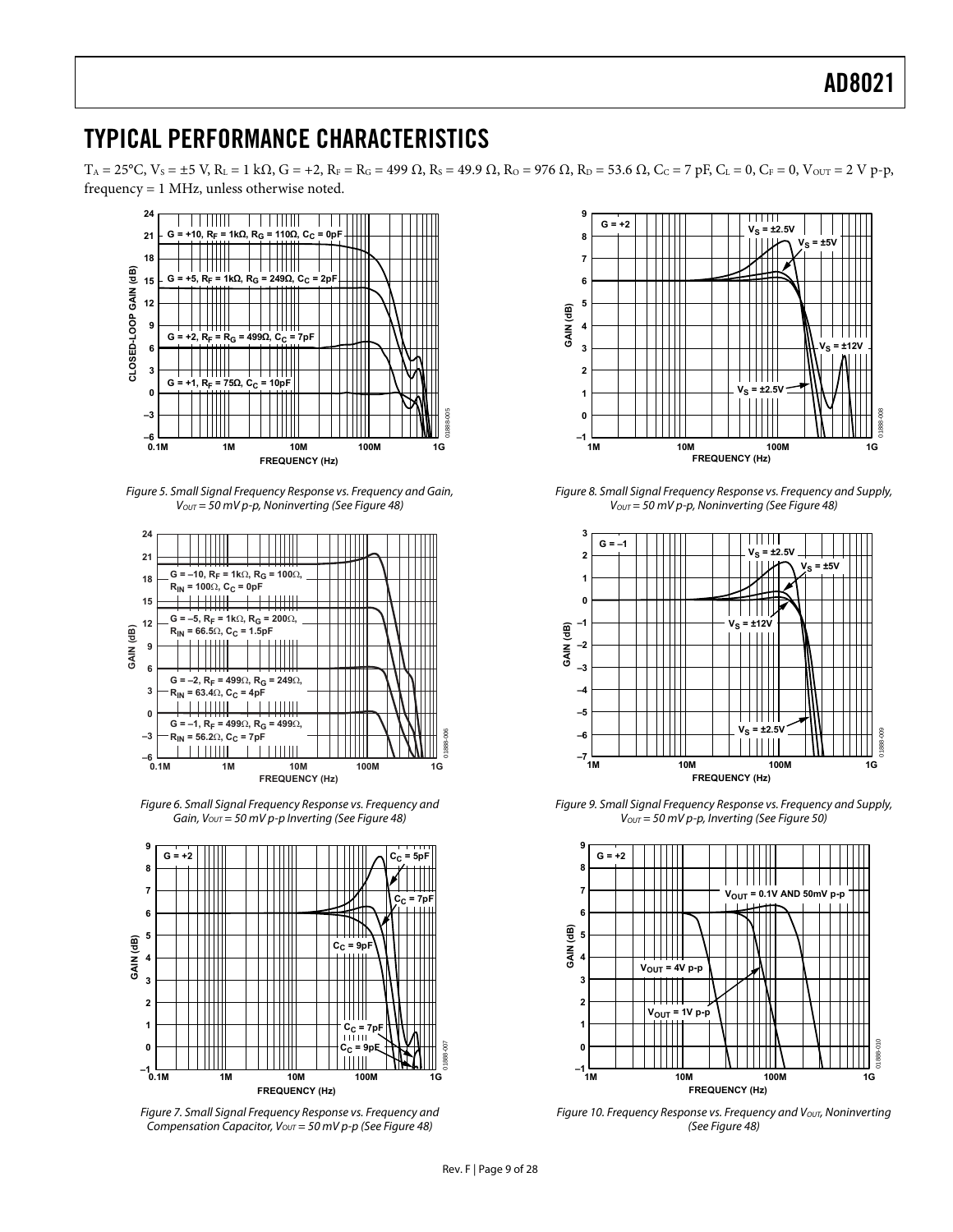

Figure 11. Large Signal Frequency Response vs. Frequency and Load, Noninverting (See [Figure 49](#page-16-3))

<span id="page-9-0"></span>

Figure 12. Frequency Response vs. Frequency, Temperature, and V<sub>OUT</sub>, Noninverting (See [Figure 48](#page-16-1))

<span id="page-9-1"></span>

Figure 13. Small Signal Frequency Response vs. Frequency and Capacitive Load, Noninverting,  $V_{OUT} = 50$  mV p-p (See [Figure 49](#page-16-3) and [Figure 71](#page-23-0))



Figure 14. Small Signal Frequency Response vs. Frequency and RF, Noninverting,  $V_{OUT} = 50$  mV p-p (See [Figure 48](#page-16-1))



Figure 15. Small Signal Frequency Response vs. Frequency and RS, Noninverting,  $V_{OUT} = 50$  mV p-p (See [Figure 48](#page-16-1))



Figure 16. Open-Loop Gain and Phase vs. Frequency,  $R_G = 100 \Omega$ ,  $R_F = 1$  kΩ,  $R_O = 976$  Ω,  $R_D = 53.6$  Ω,  $C_C = 0$  pF (See [Figure 50\)](#page-16-2)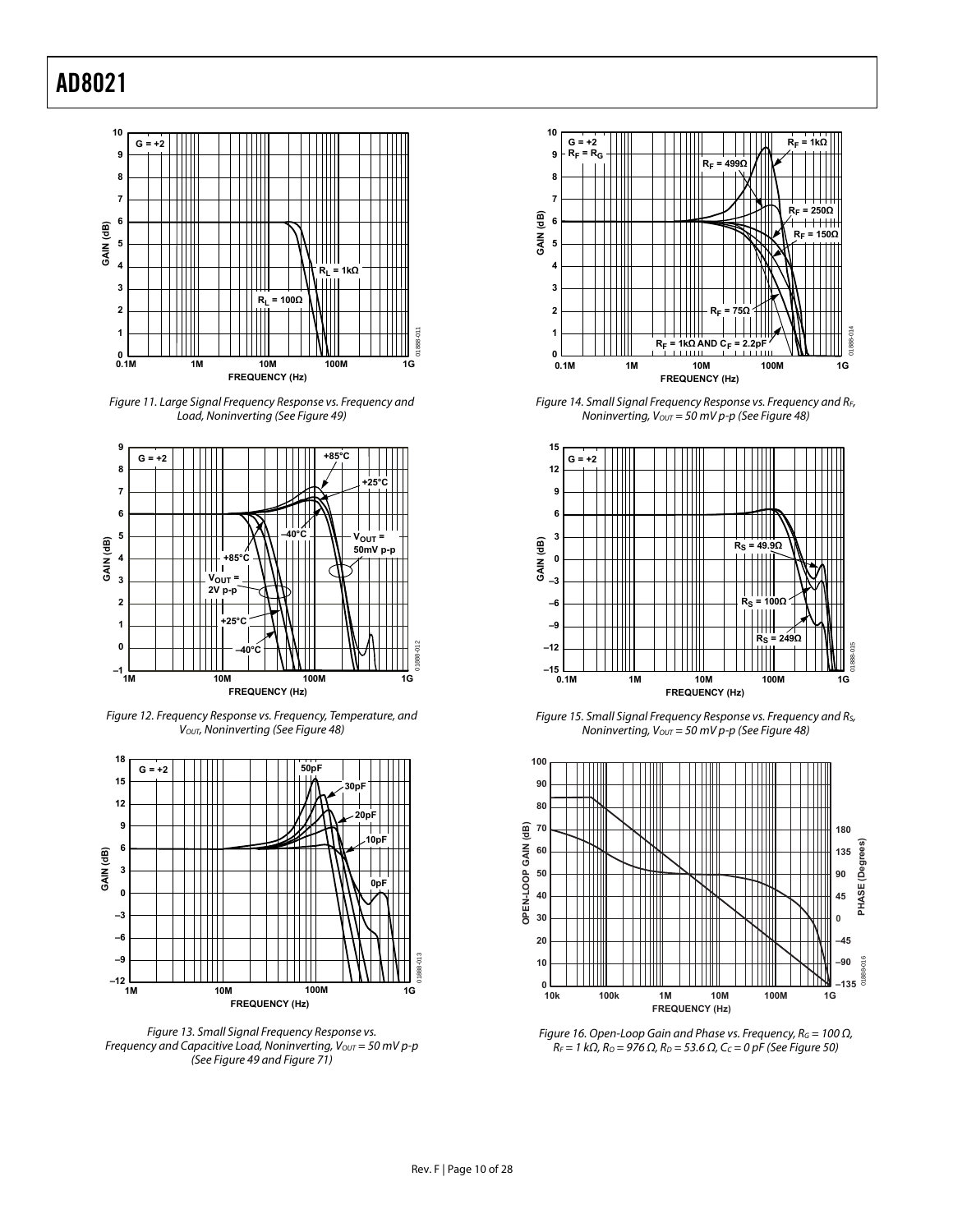

Figure 17.0.1 dB Flatness vs. Frequency and Supply,  $V_{OUT} = 1 V p-p$ ,  $R_L = 150 \Omega$ , Noninverting (See [Figure 49\)](#page-16-3)



Figure 18. Second and Third Harmonic Distortion vs. Frequency and RL



<span id="page-10-1"></span><span id="page-10-0"></span>Figure 19. Second and Third Harmonic Distortion vs. Frequency and Vs



Figure 20. Intermodulation Distortion vs. Frequency



Figure 21. Third-Order Intercept vs. Frequency and Supply Voltage



Figure 22. Second and Third Harmonic Distortion vs.  $V_{OUT}$  and  $R_L$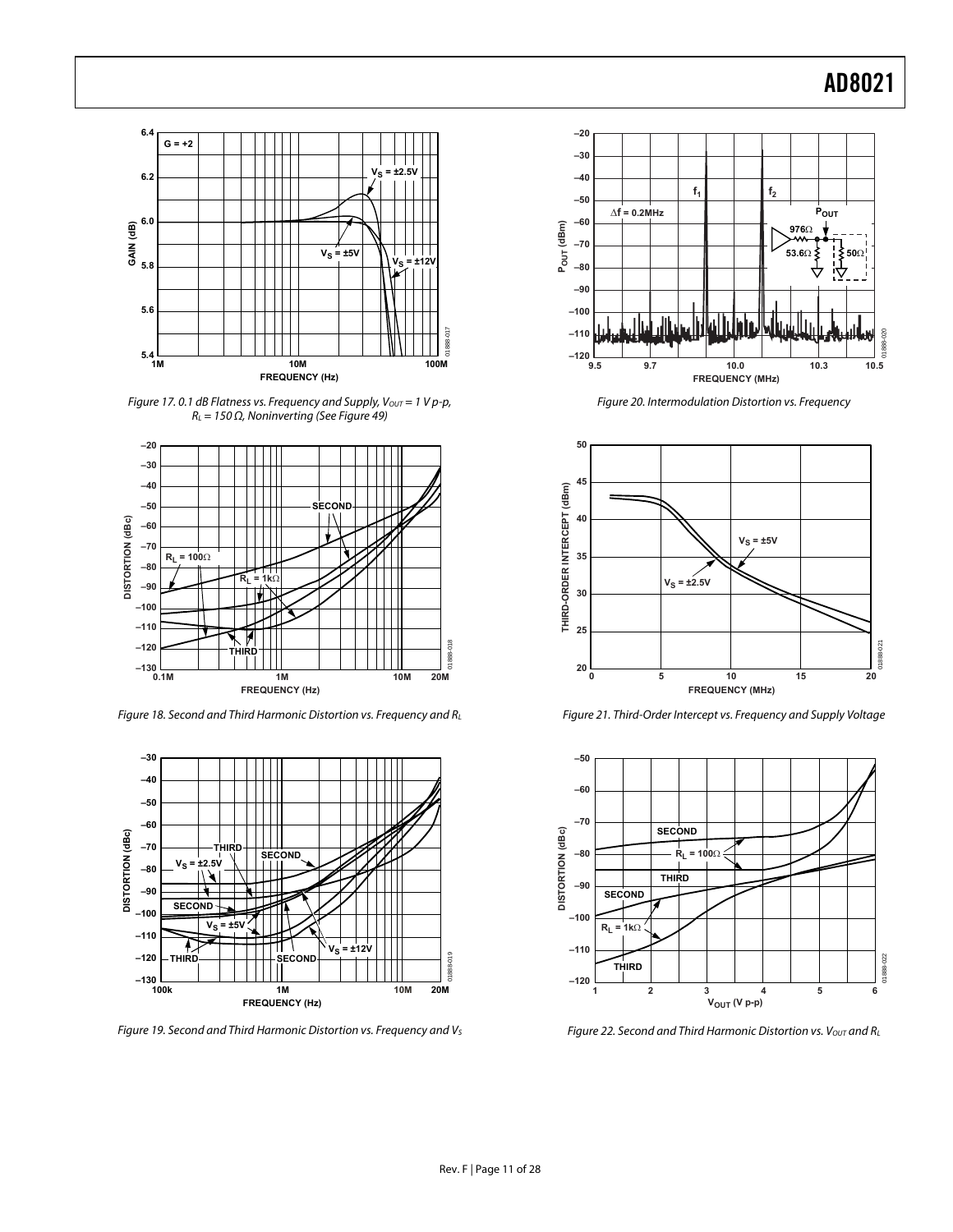

Figure 23. Second and Third Harmonic Distortion vs. Vout and Fundamental Frequency (fc),  $G = +2$ 



Figure 24. Second and Third Harmonic Distortion vs.  $V_{OUT}$  and Fundamental Frequency (fc),  $G = +10$ 



Figure 25. Second and Third Harmonic Distortion vs. Feedback Resistor (RF)



Figure 26. DC Output Voltages vs. Load (See [Figure 48](#page-16-1))



Figure 27. Short-Circuit Current to Ground vs. Temperature



Figure 28. Small Signal Transient Response vs.  $R_L$ ,  $V_0 = 50$  mV p-p, Noninverting (See [Figure 49](#page-16-3))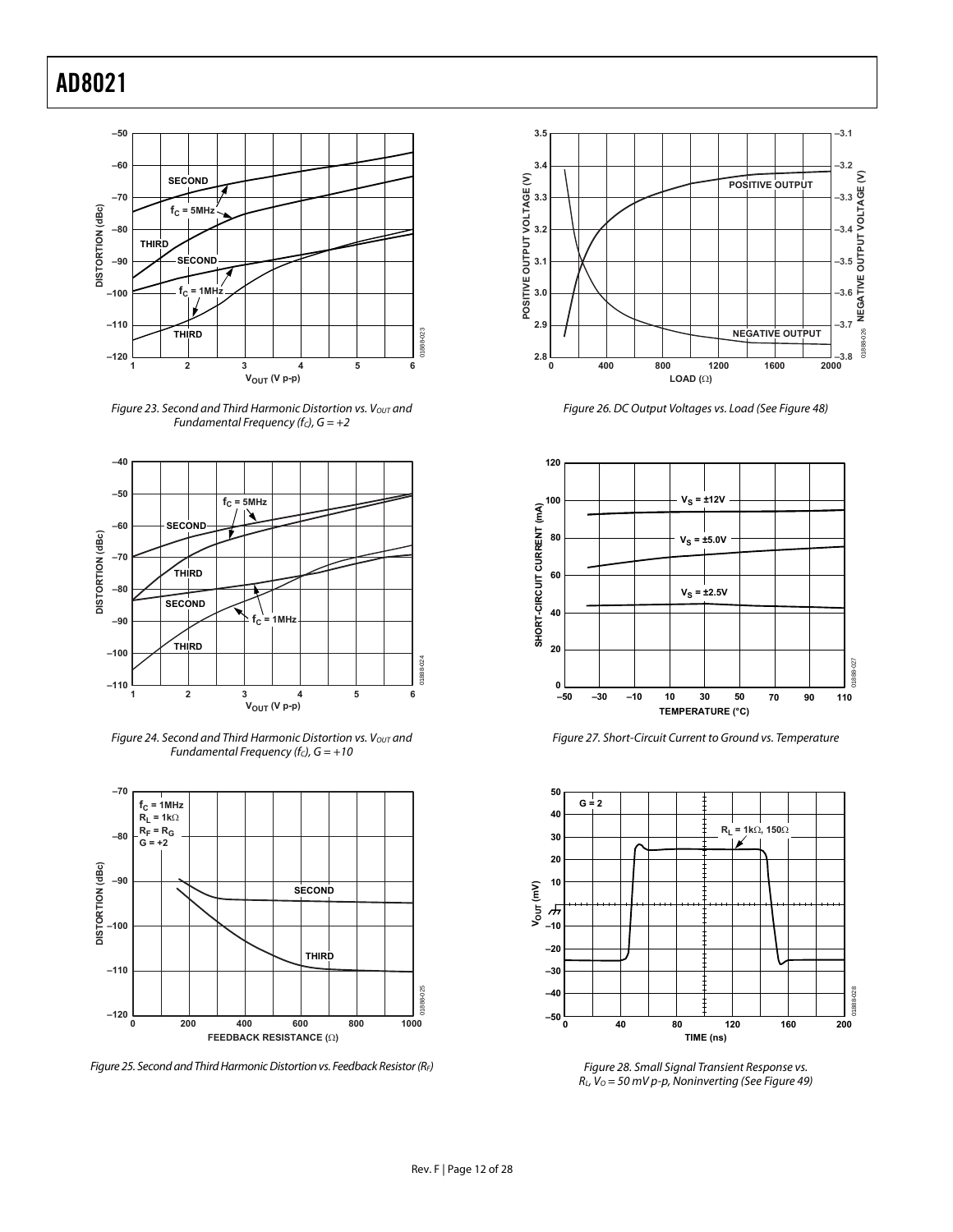

Figure 29. Large Signal Transient Response vs. RL, Noninverting (See [Figure 49](#page-16-3))



Figure 30. Large Signal Transient Response, Inverting (See [Figure 50\)](#page-16-2)



Figure 31. Large Signal Transient Response vs. CL (See [Figure 48\)](#page-16-1)



Figure 32. Large Signal Transient Response vs. V<sub>S</sub> (See [Figure 48\)](#page-16-1)



Figure 33. Overdrive Recovery vs. RL (See [Figure 49](#page-16-3))



Figure 34. 0.01% Settling Time, 2 V Step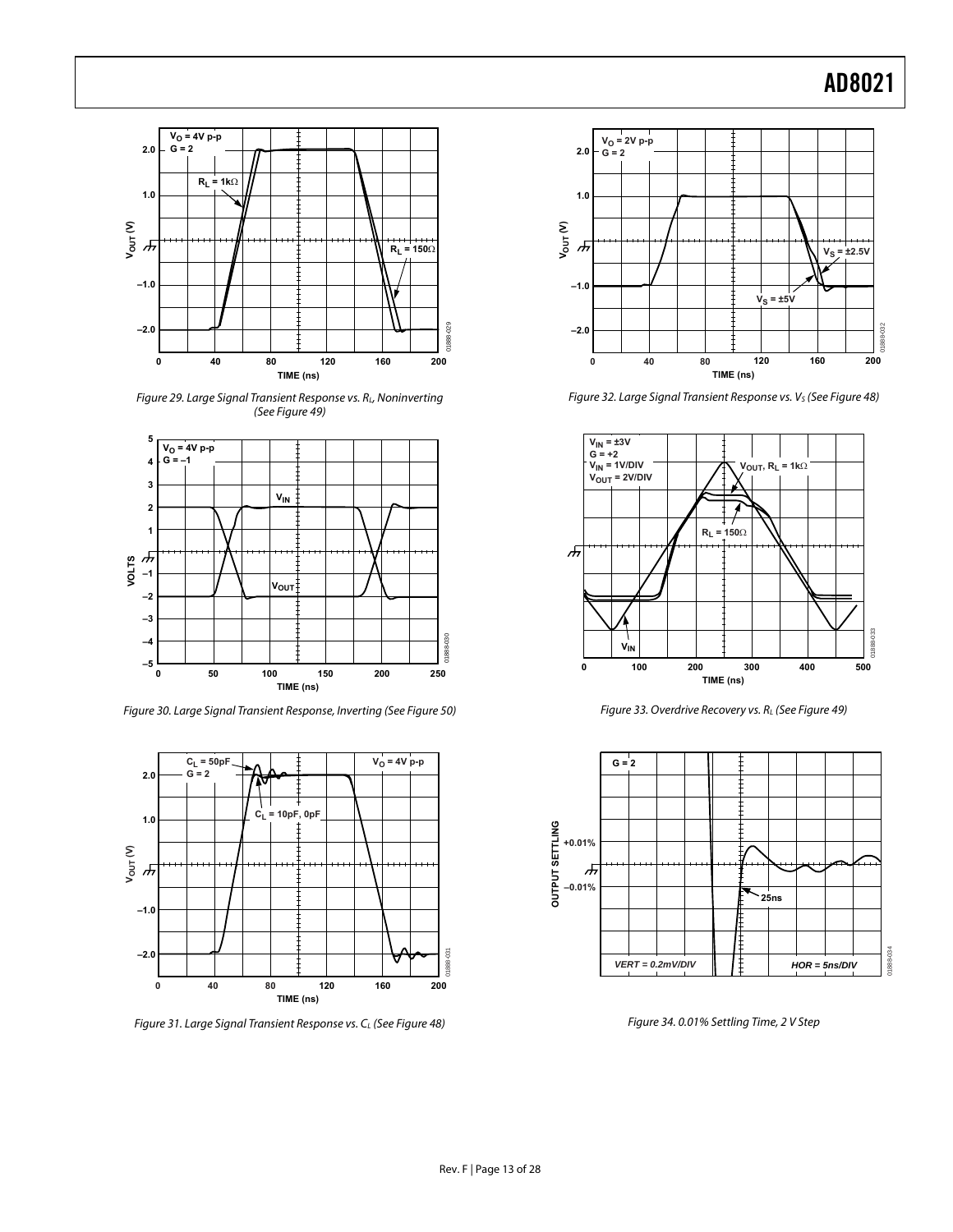

Figure 35. Long-Term Settling, 0 V to 5 V,  $V_s = \pm 12$  V,  $G = +13$ 



Figure 36. Small Signal Transient Response,  $V_0 = 50$  mV p-p,  $G = +1$ (See [Figure 48\)](#page-16-1)



Figure 37. Input Voltage Noise vs. Frequency



Figure 38. Input Current Noise vs. Frequency



Figure 39. V<sub>os</sub> vs. Temperature



Figure 40. Input Bias Current vs. Temperature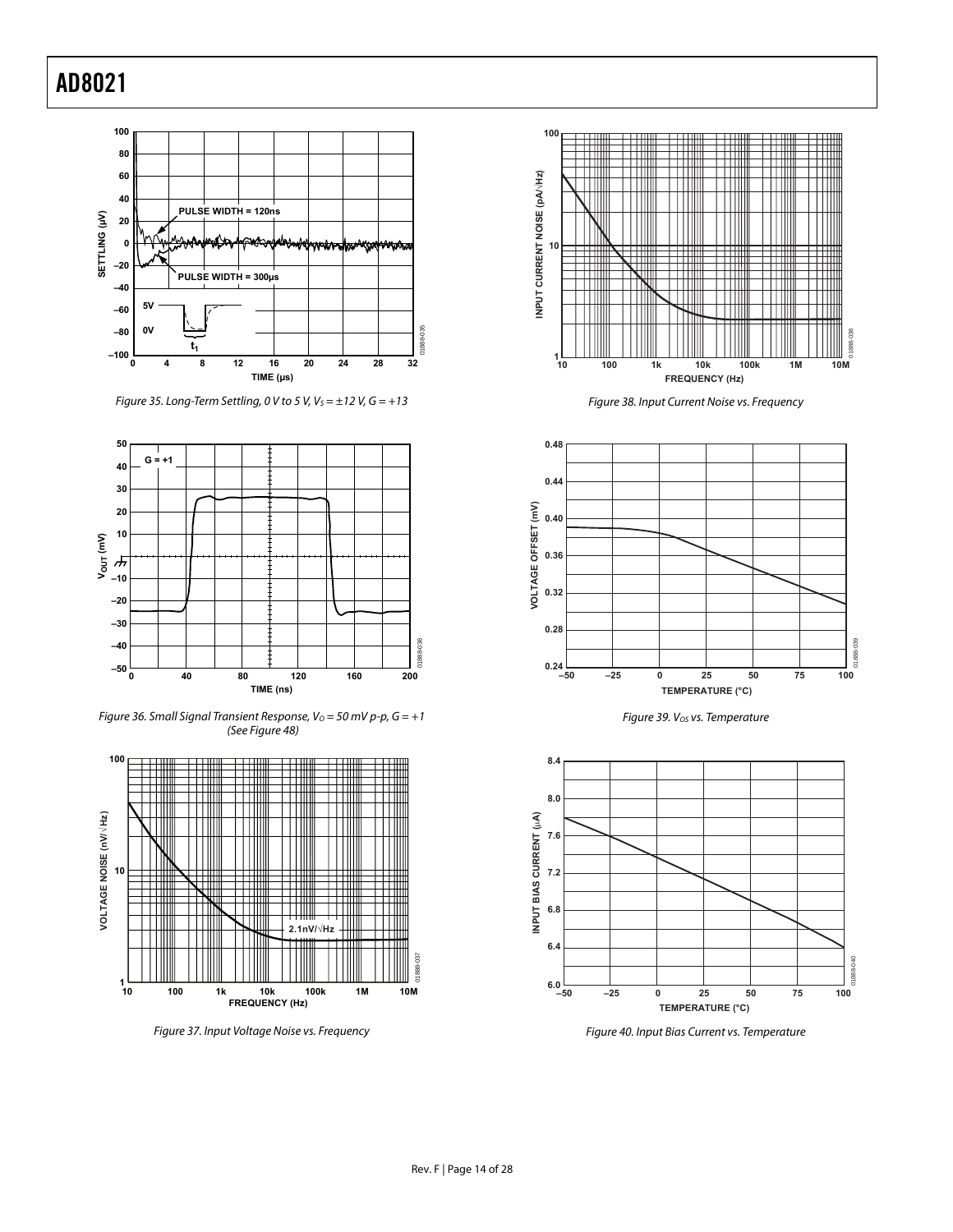

Figure 44. Input-to-Output Isolation, Chip Disabled (See [Figure 54](#page-16-5))



Figure 45. Output Impedance vs. Frequency, Chip Disabled (See [Figure 55](#page-16-6))



Figure 46. PSRR vs. Frequency and Supply Voltage (See [Figure 56](#page-17-0) and [Figure 57](#page-17-0))



Figure 41. CMRR vs. Frequency (See [Figure 51\)](#page-16-4)



Figure 42. Output Impedance vs. Frequency, Chip Enabled (See [Figure 52](#page-16-1))



Figure 43. Enable (t<sub>EN</sub>)/Disable (t<sub>DIS</sub>) Time vs. V<sub>OUT</sub> (See [Figure 53](#page-16-3))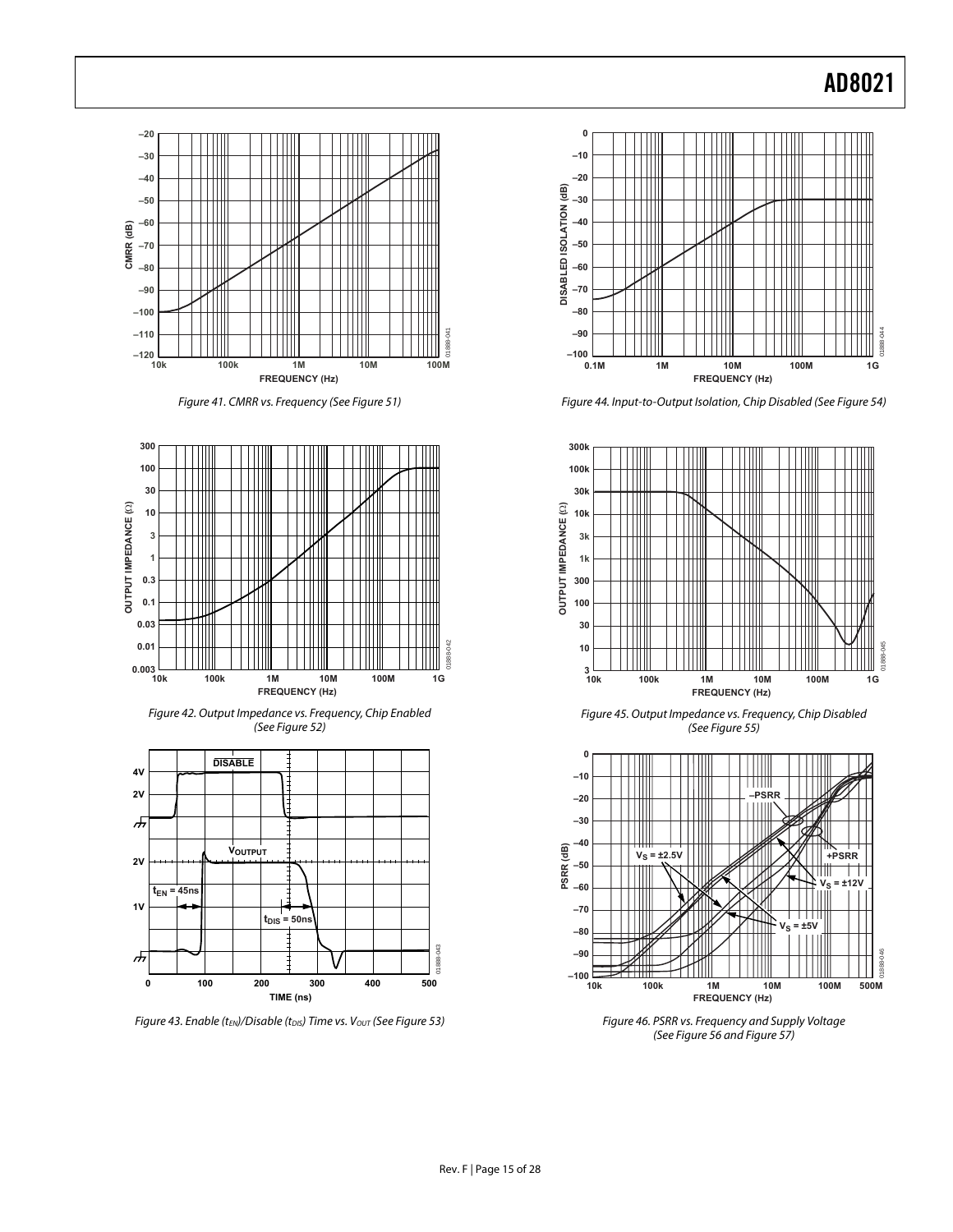

Figure 47. Quiescent Supply Current vs. Temperature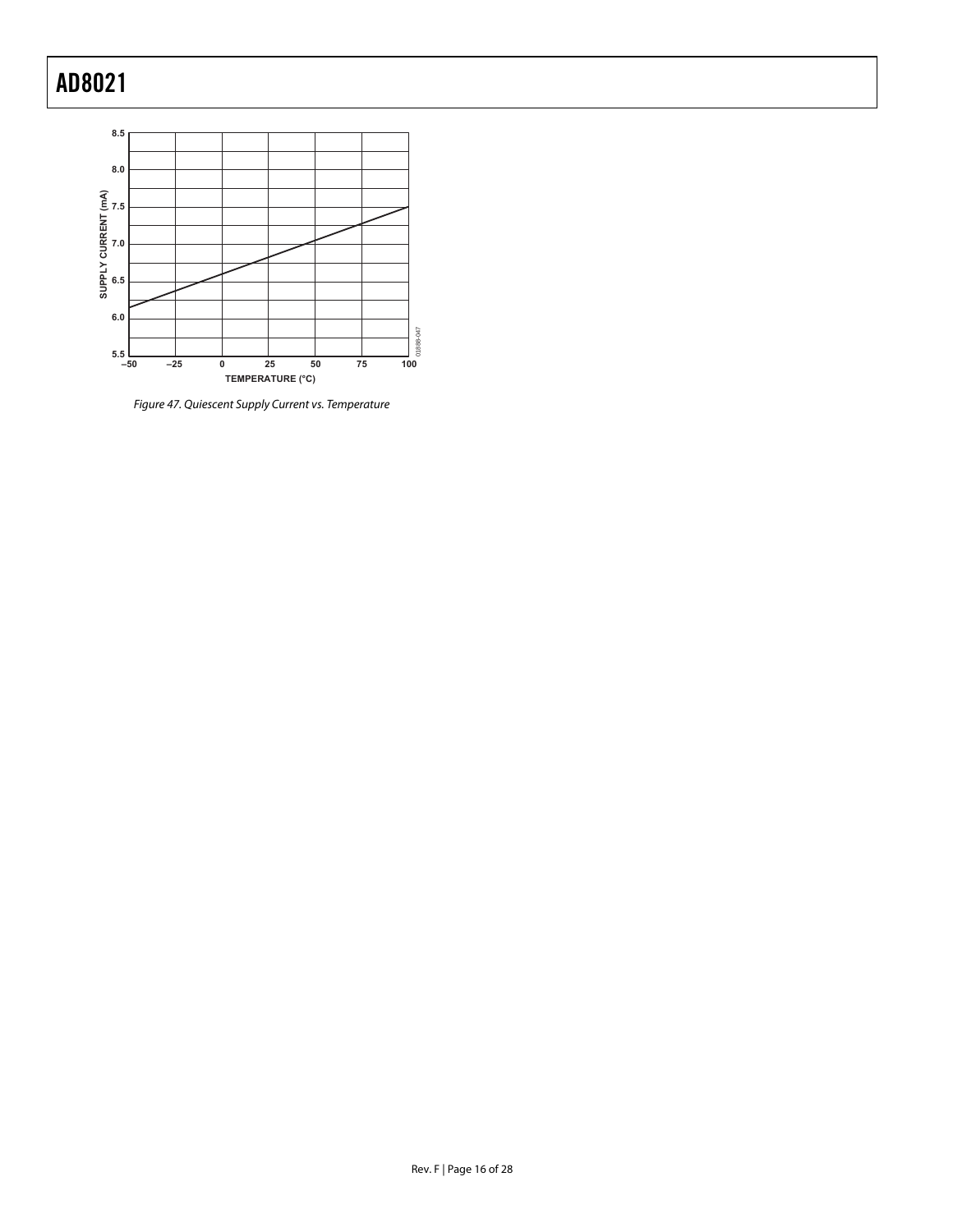### <span id="page-16-0"></span>TEST CIRCUITS



Figure 48. Noninverting Gain

<span id="page-16-1"></span>

Figure 49. Noninverting Gain and FET Probe

<span id="page-16-3"></span>

Figure 50. Inverting Gain

<span id="page-16-6"></span><span id="page-16-5"></span><span id="page-16-4"></span><span id="page-16-2"></span>



Figure 52. Output Impedance, Chip Enabled





Figure 54. Input-to-Output Isolation, Chip Disabled



Figure 55. Output Impedance, Chip Disabled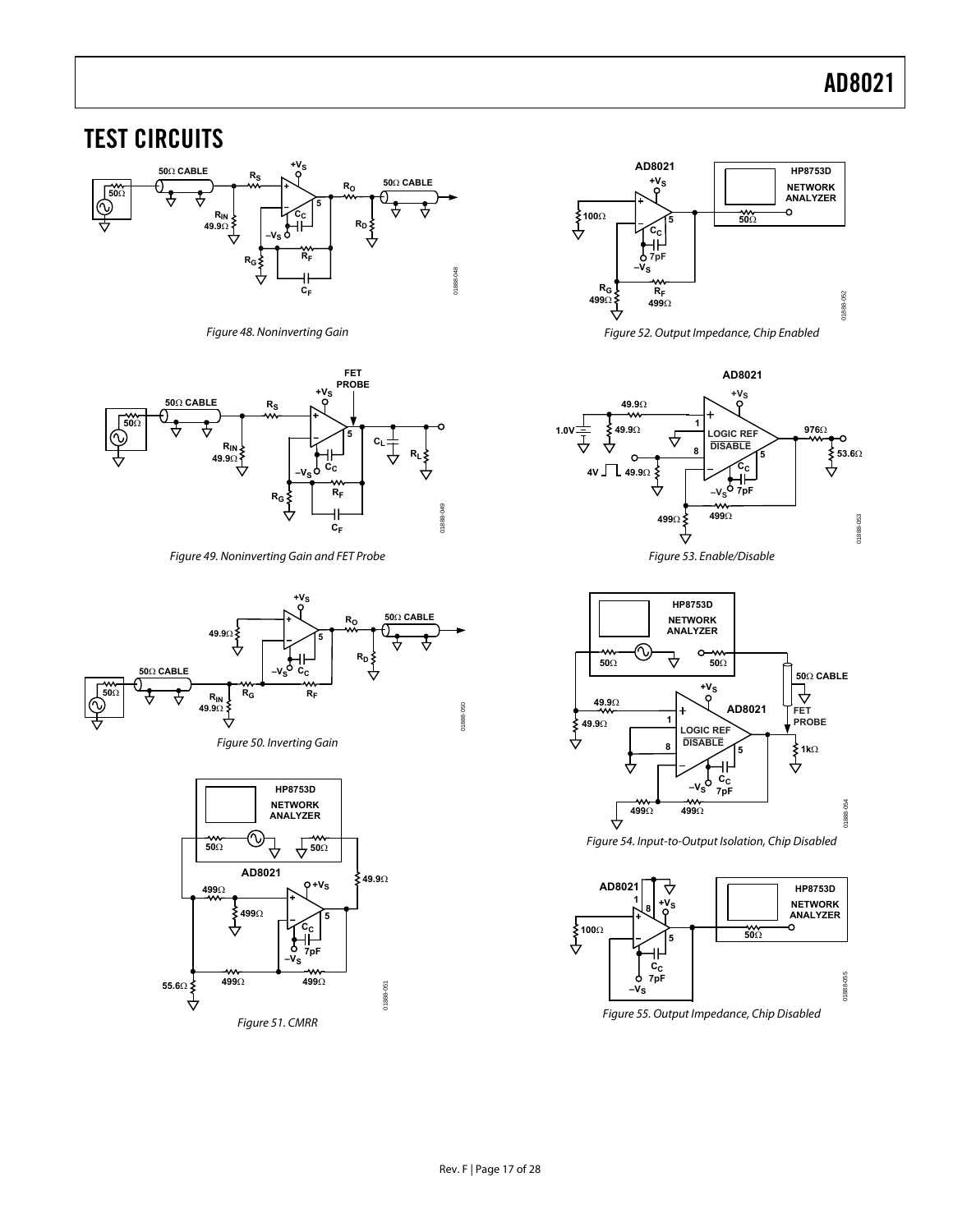

<span id="page-17-0"></span>Figure 56. Positive PSRR



Figure 57. Negative PSRR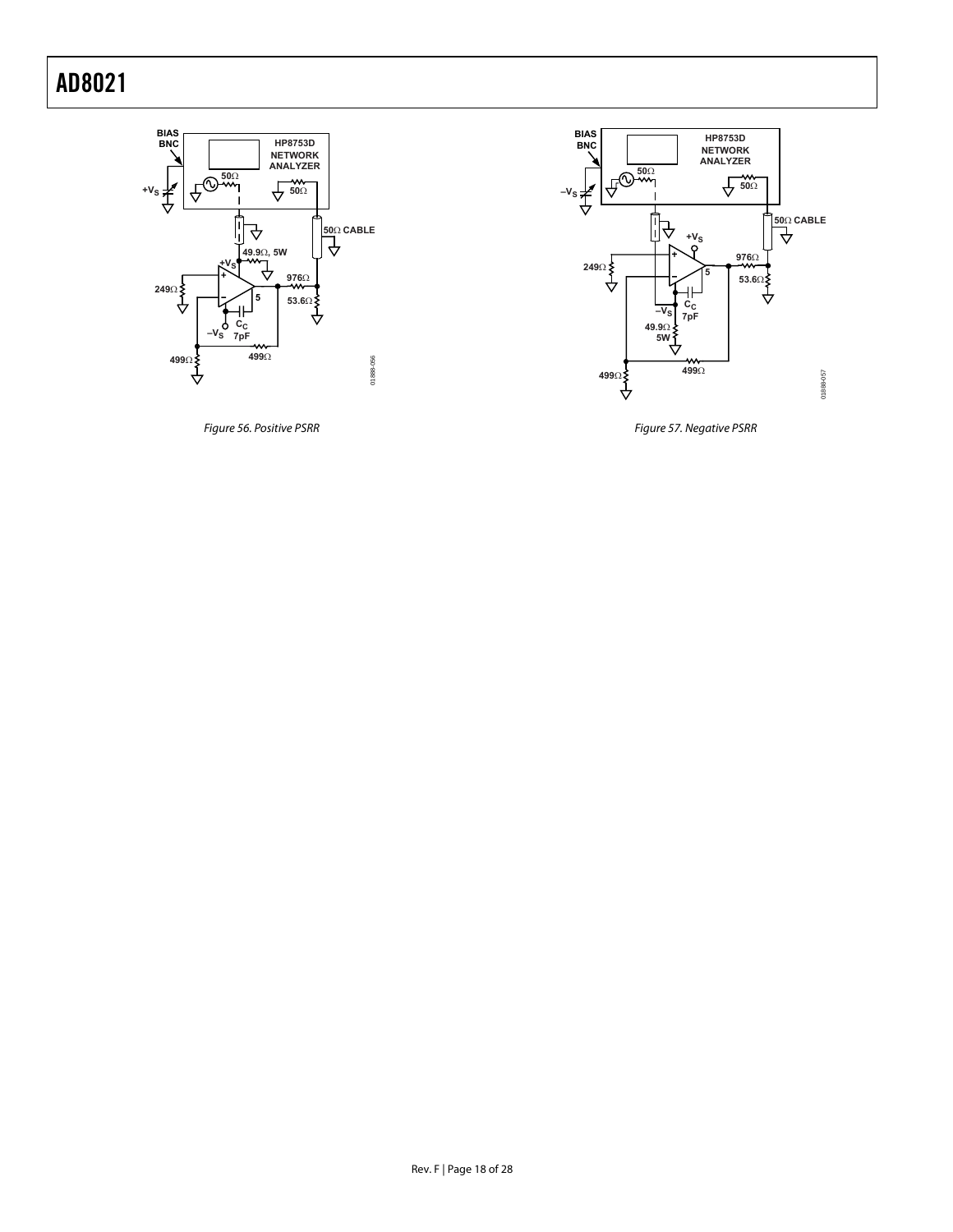### <span id="page-18-1"></span><span id="page-18-0"></span>APPLICATIONS

The typical voltage feedback op amp is frequency stabilized with a fixed internal capacitor, CINTERNAL, using dominant pole compensation. To a first-order approximation, voltage feedback op amps have a fixed gain bandwidth product. For example, if its −3 dB bandwidth is 200 MHz for a gain of G = +1; at a gain of  $G = +10$ , its bandwidth is only about 20 MHz. The AD8021 is a voltage feedback op amp with a minimal CINTERNAL of about 1.5 pF. By adding an external compensation capacitor,  $C_c$ , the user can circumvent the fixed gain bandwidth limitation of other voltage feedback op amps.

Unlike the typical op amp with fixed compensation, the AD8021 allows the user to:

- Maximize the amplifier bandwidth for closed-loop gains between 1 and 10, avoiding the usual loss of bandwidth and slew rate.
- Optimize the trade-off between bandwidth and phase margin for a particular application.
- <span id="page-18-3"></span>• Match bandwidth in gain blocks with different noise gains, such as when designing differential amplifiers (as shown in [Figure 65](#page-21-1)).



Figure 58. Simplified Diagram of Open-Loop Gain and Phase Response

<span id="page-18-4"></span><span id="page-18-2"></span>[Figure 58](#page-18-2) is the AD8021 gain and phase plot that has been simplified for instructional purposes. Arrow A in [Figure 58](#page-18-2) shows a bandwidth of about 200 MHz and a phase margin at about 60 $\degree$  when the desired closed-loop gain is  $G = +1$  and the value chosen for the external compensation capacitor is  $C<sub>C</sub> = 10$  pF. If the gain is changed to  $G = +10$  and  $C<sub>C</sub>$  is fixed at 10 pF, then (as expected for a typical op amp) the bandwidth is degraded to about 20 MHz and the phase margin increases to 90 $\degree$  (Arrow B). However, by reducing C<sub>c</sub> to 0 pF, the bandwidth and phase margin return to about 200 MHz and 60° (Arrow C), respectively. In addition, the slew rate is dramatically increased, as it roughly varies with the inverse of C<sub>c</sub>.



[Table 6](#page-19-1) and [Figure 59](#page-18-3) provide recommended values of compensation capacitance at various gains and the corresponding slew rate, bandwidth, and noise. Note that the value of the compensation capacitor depends on the circuit noise gain, not the voltage gain. As shown in [Figure 60](#page-18-4), the noise gain,  $G_N$ , of an op amp gain block is equal to its noninverting voltage gain, regardless of whether it is actually used for inverting or noninverting gain. Thus,

*Noninverting*  $G_N = R_F/R_G + 1$ 

$$
Inverting\ G_N=R_F/R_G+1
$$

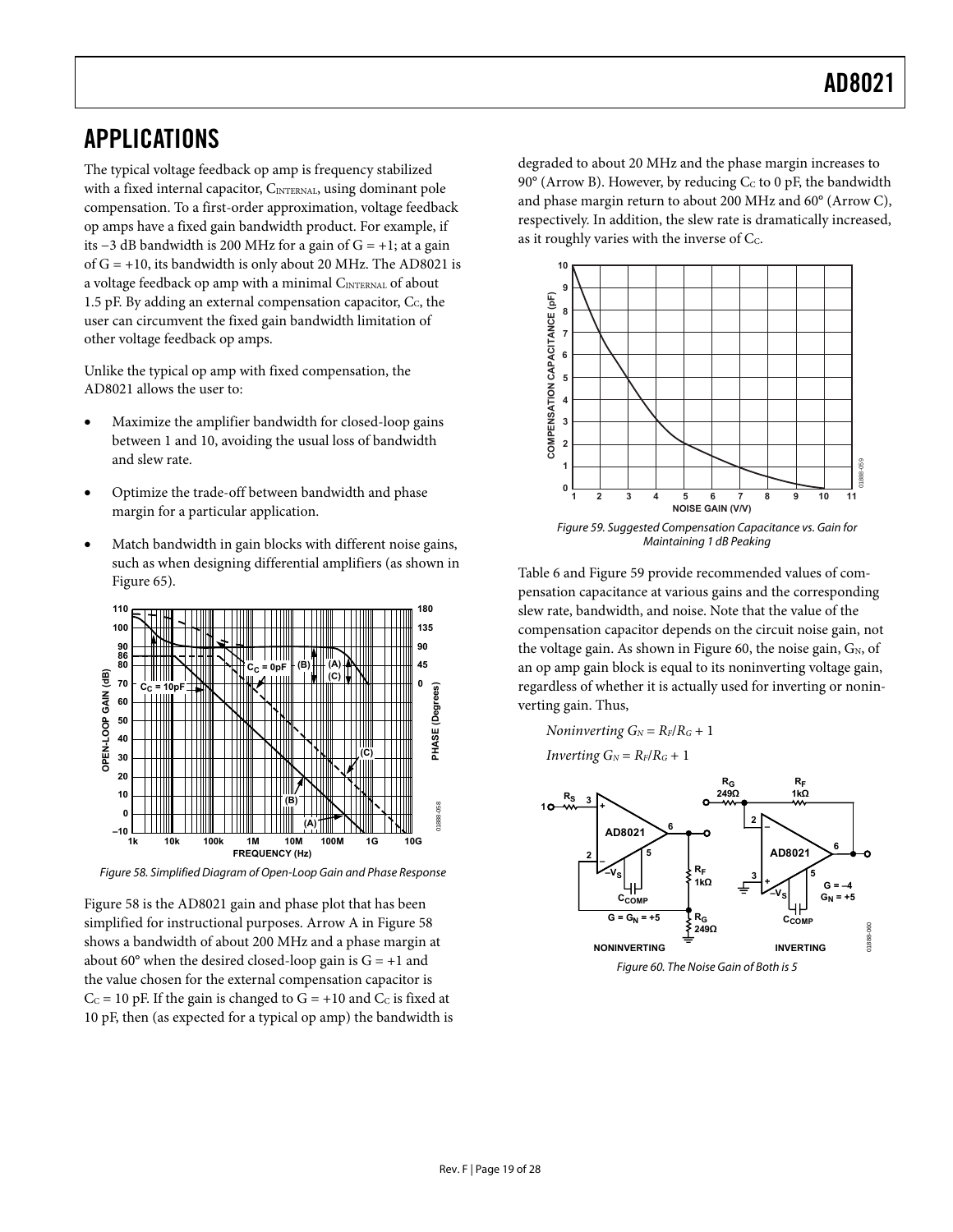<span id="page-19-0"></span> $C_F = C_L = 0$ ,  $R_L = 1$  k $\Omega$ ,  $R_{IN} = 49.9 \Omega$  (see [Figure 49](#page-16-3)).

| <b>Noise Gain</b><br>(Noninverting<br>Gain) | $\mathsf{R}_{\mathsf{S}}\left(\mathsf{\Omega}\right)$ | $R_F(\Omega)$ | $R_G(\Omega)$ | $C_{COMP}$ (pF) | Slew Rate (V/us) | $-3$ dB<br><b>SS BW</b><br>(MHz) | <b>Output Noise</b><br>(AD8021 Only)<br>$(nV/\sqrt{Hz})$ | <b>Output Noise</b><br>(AD8021 with Resistors)<br>$(nV/\sqrt{Hz})$ |
|---------------------------------------------|-------------------------------------------------------|---------------|---------------|-----------------|------------------|----------------------------------|----------------------------------------------------------|--------------------------------------------------------------------|
|                                             | 75                                                    | 75            | <b>NA</b>     | 10              | 120              | 490                              | 2.1                                                      | 2.8                                                                |
| $\overline{2}$                              | 49.9                                                  | 499           | 499           |                 | 150              | 205                              | 4.3                                                      | 8.2                                                                |
| 5                                           | 49.9                                                  | 1 k           | 249           | 2               | 300              | 185                              | 10.7                                                     | 15.5                                                               |
| 10                                          | 49.9                                                  | 1 k           | 110           | 0               | 420              | 150                              | 21.2                                                     | 27.9                                                               |
| 20                                          | 49.9                                                  | 1 k           | 52.3          | 0               | 200              | 42                               | 42.2                                                     | 52.7                                                               |
| 100                                         | 49.9                                                  | 1 k           | 10            | 0               | 34               | 6                                | 211.1                                                    | 264.1                                                              |

<span id="page-19-1"></span>**Table 6. Recommended Component Values** 

With the AD8021, a variety of trade-offs can be made to finetune its dynamic performance. Sometimes more bandwidth or slew rate is needed at a particular gain. Reducing the compensation capacitance, as illustrated in [Figure 7,](#page-8-1) increases the bandwidth and peaking due to a decrease in phase margin. On the other hand, if more stability is needed, increasing the compensation capacitor decreases the bandwidth while increasing the phase margin.

As with all high speed amplifiers, parasitic capacitance and inductance around the amplifier can affect its dynamic response. Often, the input capacitance (due to the op amp itself, as well as the PC board) has a significant effect. The feedback resistance, together with the input capacitance, can contribute to a loss of phase margin, thereby affecting the high frequency response, as shown in [Figure 14](#page-9-0). A capacitor  $(C_F)$  in parallel with the feedback resistor can compensate for this phase loss.

Additionally, any resistance in series with the source creates a pole with the input capacitance (as well as dampen high frequency resonance due to package and board inductance and capacitance), the effect of which is shown in [Figure 15.](#page-9-1)

It must also be noted that increasing resistor values increases the overall noise of the amplifier and that reducing the feedback resistor value increases the load on the output stage, thus increasing distortion (see [Figure 22](#page-10-0)).

### **USING THE DISABLE FEATURE**

When Pin 8 (DISABLE) is higher than Pin 1 (LOGIC REFERENCE) by approximately 2 V or more, the part is enabled. When Pin 8 is brought down to within about 1.5 V of Pin 1, the part is disabled. See [Table 1](#page-2-1) for exact disable and enable voltage levels. If the disable feature is not used, Pin 8 can be tied to Vs or a logic high source, and Pin 1 can be tied to ground or logic low. Alternatively, if Pin 1 and Pin 8 are not connected, the part is in an enabled state.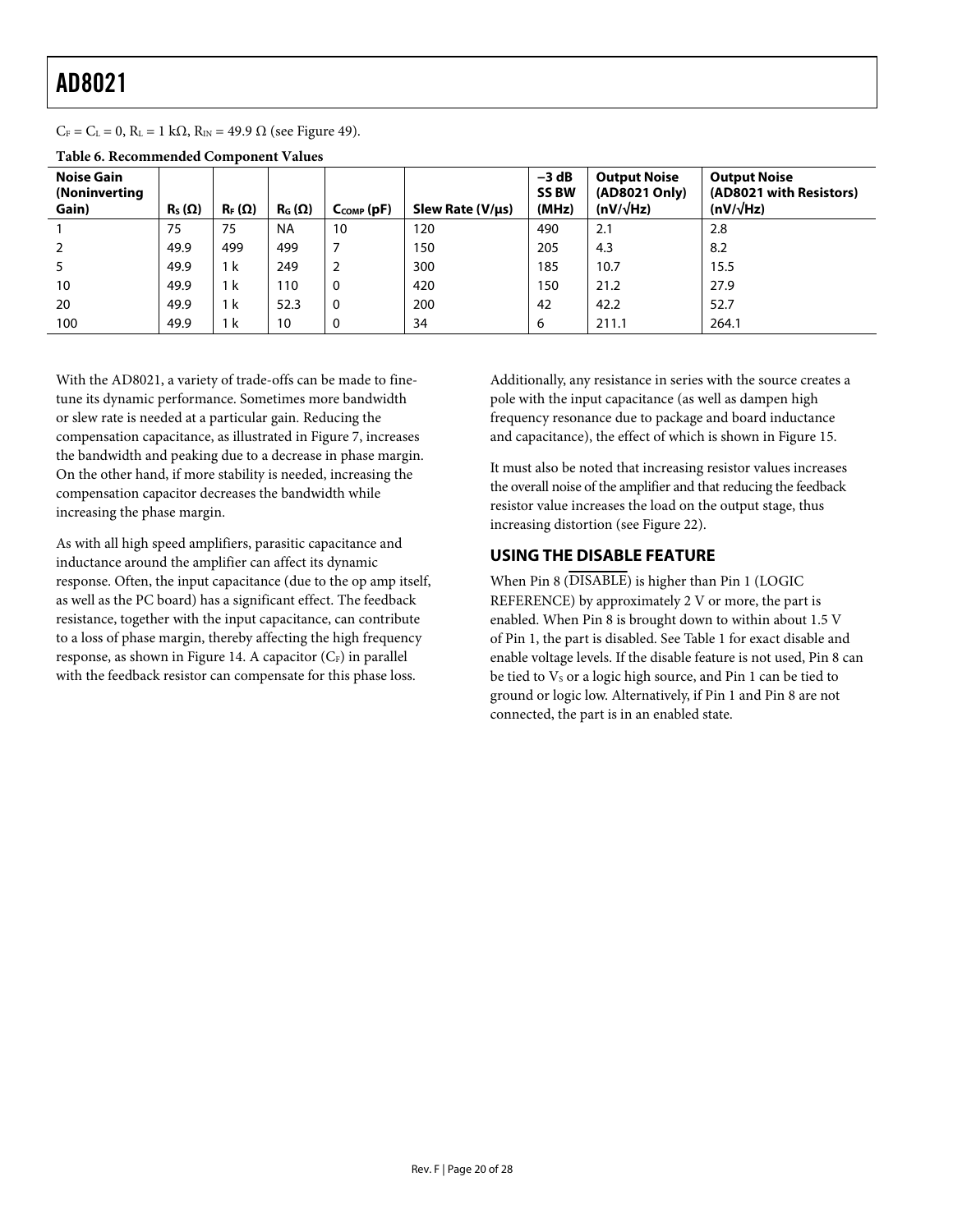### <span id="page-20-0"></span>THEORY OF OPERATION

The AD8021 is fabricated on the second generation of Analog Devices proprietary High Voltage eXtra-Fast Complementary Bipolar (XFCB) process, which enables the construction of PNP and NPN transistors with similar  $f<sub>T</sub>$ s in the 3 GHz region. The transistors are dielectrically isolated from the substrate (and each other), eliminating the parasitic and latch-up problems caused by junction isolation. It also reduces nonlinear capacitance (a source of distortion) and allows a higher transistor,  $f_T$ , for a given quiescent current. The supply current is trimmed, which results in less part-to-part variation of bandwidth, slew rate, distortion, and settling time.

As shown in [Figure 61,](#page-20-1) the AD8021 input stage consists of an NPN differential pair in which each transistor operates at a 0.8 mA collector current. This allows the input devices a high transconductance; thus, the AD8021 has a low input noise of 2.1 nV/ $\sqrt{Hz}$  @ 50 kHz. The input stage drives a folded cascode that consists of a pair of PNP transistors. The folded cascode and current mirror provide a differential-to-single-ended conversion of signal current. This current then drives the high impedance node (Pin 5), where the  $C_C$  external capacitor is connected. The output stage preserves this high impedance with a current gain of 5000, so that the AD8021 can maintain a high open-loop gain even when driving heavy loads.

Two internal diode clamps across the inputs (Pin 2 and Pin 3) protect the input transistors from large voltages that could otherwise cause emitter-base breakdown, which would result in degradation of offset voltage and input bias current.



<span id="page-20-2"></span><span id="page-20-1"></span>Figure 61. Simplified Schematic

### **PCB LAYOUT CONSIDERATIONS**

As with all high speed op amps, achieving optimum performance from the AD8021 requires careful attention to PC board layout. Particular care must be exercised to minimize lead lengths between the ground leads of the bypass capacitors and between the compensation capacitor and the negative supply. Otherwise, lead inductance can influence the frequency response and even cause high frequency oscillations. Use of a multilayer printed circuit board, with an internal ground plane, reduces ground noise and enables a compact component arrangement.

Due to the relatively high impedance of Pin 5 and low values of the compensation capacitor, a guard ring is recommended. The guard ring is simply a PC trace that encircles Pin 5 and is connected to the output, Pin 6, which is at the same potential as Pin 5. This serves two functions. It shields Pin 5 from any local circuit noise generated by surrounding circuitry. It also minimizes stray capacitance, which would tend to otherwise reduce the bandwidth. An example of a guard ring layout is shown in [Figure 62](#page-20-2).

Also shown in [Figure 62](#page-20-2), the compensation capacitor is located immediately adjacent to the edge of the AD8021 package, spanning Pin 4 and Pin 5. This capacitor must be a high quality surfacemount COG or NPO ceramic. The use of leaded capacitors is not recommended. The high frequency bypass capacitor(s) should be located immediately adjacent to the supplies, Pin 4 and Pin 7.

To achieve the shortest possible lead length at the inverting input, the feedback resistor  $R_F$  is located beneath the board and spans the distance from the output, Pin 6, to inverting input Pin 2. The return node of Resistor R<sub>G</sub> should be situated as close as possible to the return node of the negative supply bypass capacitor connected to Pin 4.



Figure 62. Recommended Location of Critical Components and Guard Ring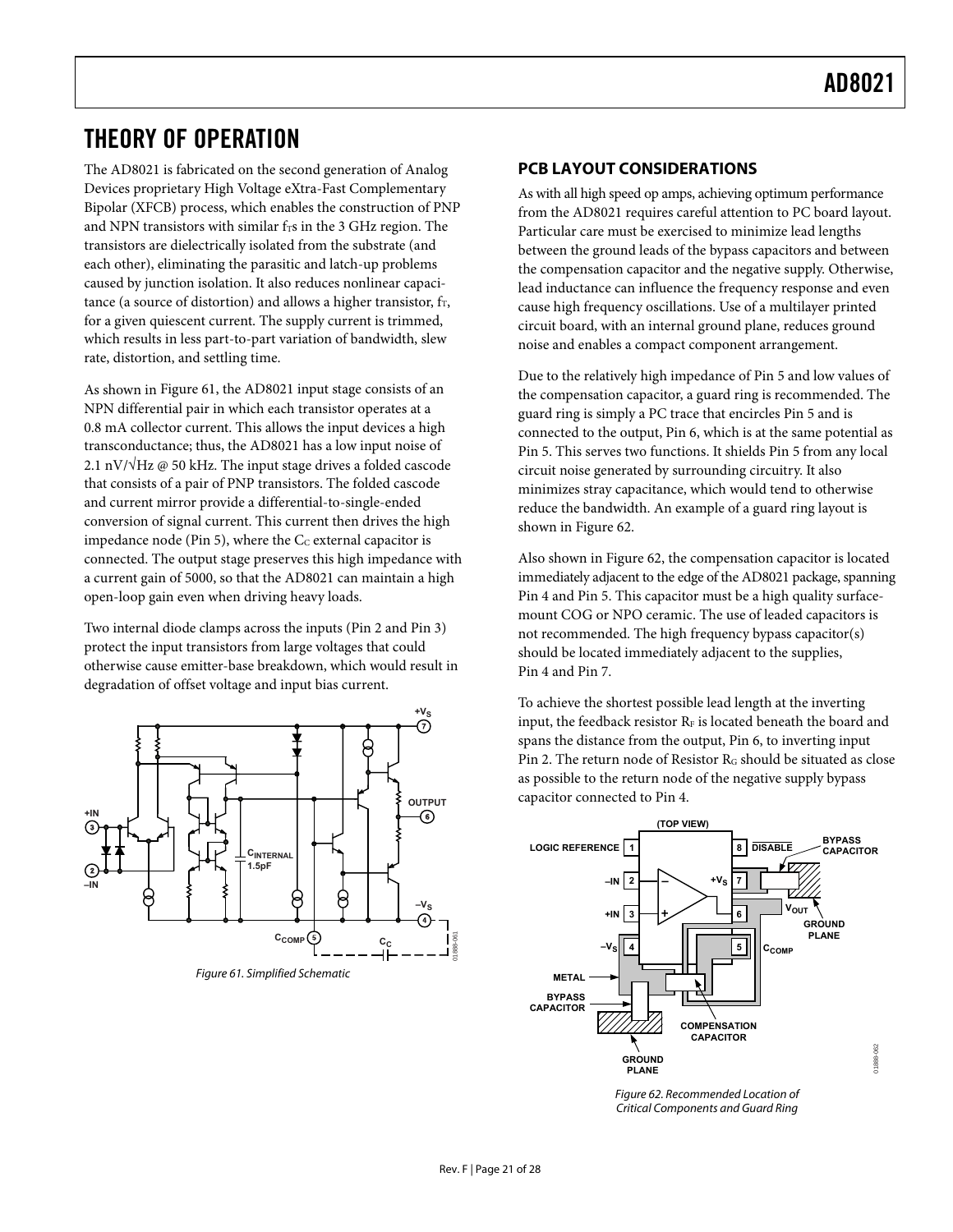### <span id="page-21-5"></span><span id="page-21-0"></span>**DRIVING 16-BIT ADCs**

Low noise and adjustable compensation make the AD8021 especially suitable as a buffer/driver for high resolution ADCs.

As seen in [Figure 19](#page-10-1), the harmonic distortion is better than 90 dBc at frequencies between 100 kHz and 1 MHz. This is an advantage for complex waveforms that contain high frequency information, because the phase and gain integrity of the sampled waveform can be preserved throughout the conversion process. The increase in loop gain results in improved output regulation and lower noise when the converter input changes state during a sample. This advantage is particularly apparent when using 16-bit high resolution ADCs with high sampling rates.

[Figure 63](#page-21-2) shows a typical ADC driver configuration. The AD8021 is in an inverting gain of  $-7.5$ ,  $f<sub>C</sub>$  is 65 kHz, and its output voltage is 10 V p-p. The results are listed in [Table 7](#page-21-3).



Figure 63. Inverting ADC Driver, Gain =  $-7.5$ ,  $f_c = 65$  kHz

<span id="page-21-3"></span><span id="page-21-2"></span>Table 7. Summary of ADC Driver Performance (f<sub>C</sub> = 65 kHz,  $V_{\text{OUT}} = 10 V p - p$ 

| <b>Parameter</b>                 | <b>Measurement</b> | Unit |
|----------------------------------|--------------------|------|
| Second Harmonic Distortion       | $-101.3$           | dBc  |
| <b>Third Harmonic Distortion</b> | $-109.5$           | dBc  |
| THD                              | $-100.0$           | dBc  |
| <b>SEDR</b>                      | $+100.3$           | dBc  |

[Figure 64](#page-21-4) shows another ADC driver connection. The circuit was tested with a noninverting gain of 10.1 and an output voltage of approximately 20 V p-p for optimum resolution and noise performance. No filtering was used. An FFT was performed using Analog Devices evaluation software for the [AD7665](http://www.analog.com/en/prod/0%2C2877%2CAD7665%2C00.html) 16-bit converter. The results are listed in [Table 8](#page-21-5).

<span id="page-21-4"></span><span id="page-21-1"></span>

| Table 8. Summary of ADC Driver Performance |
|--------------------------------------------|
| $(fC = 100 kHz, VOUT = 20 V p-p)$          |

| <b>Parameter</b>                 | <b>Measurement</b> | Unit |
|----------------------------------|--------------------|------|
| Second Harmonic Distortion       | $-92.6$            | dBc  |
| <b>Third Harmonic Distortion</b> | $-86.4$            | dBc  |
| THD                              | $-84.4$            | dBc  |
| <b>SEDR</b>                      | +54                | dBc  |

### **DIFFERENTIAL DRIVER**

The AD8021 is uniquely suited as a low noise differential driver for many ADCs, balanced lines, and other applications requiring differential drive. If pairs of internally compensated op amps are configured as inverter and follower, the noise gain of the inverter is higher than that of the follower section, resulting in an imbalance in the frequency response (see [Figure 66](#page-22-1)).

A better solution takes advantage of the external compensation feature of the AD8021. By reducing the  $C_{COMP}$  value of the inverter, its bandwidth can be increased to match that of the follower, avoiding compromises in gain bandwidth and phase delay. The inverting and noninverting bandwidths can be closely matched using the compensation feature, thus minimizing distortion.

[Figure 65](#page-21-1) illustrates an inverter-follower driver circuit operating at a gain of 2, using individually compensated AD8021s. The values of feedback and load resistors were selected to provide a total load of less than 1 kΩ, and the equivalent resistances seen at each op amp's inputs were matched to minimize offset voltage and drift. [Figure 67](#page-22-2) is a plot of the resulting ac responses of driver halves.



Figure 65. Differential Amplifier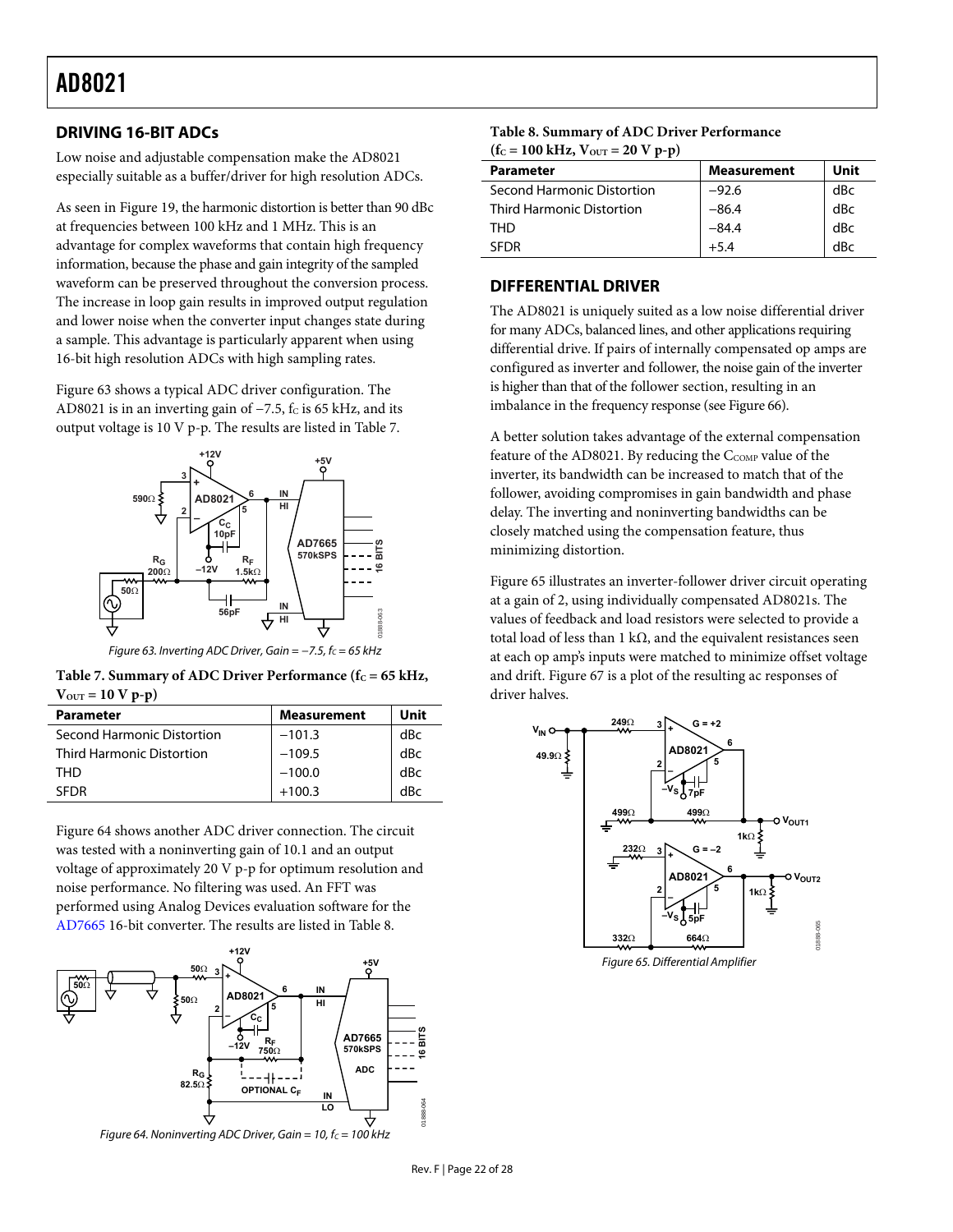<span id="page-22-0"></span>

<span id="page-22-3"></span><span id="page-22-1"></span>Figure 66. AC Response of Two Identically Compensated High Speed Op Amps Configured for a Gain of +2 and a Gain of −2



<span id="page-22-4"></span><span id="page-22-2"></span>Figure 67. AC Response of Two Dissimilarly Compensated AD8021 Op Amps ([Figure 66](#page-22-1)) Configured for a Gain of +2 and a Gain of −2, (Note the Close Gain Match)

### **USING THE AD8021 IN ACTIVE FILTERS**

The low noise and high gain bandwidth of the AD8021 make it an excellent choice in active filter circuits. Most active filter literature provides resistor and capacitor values for various filters but neglects the effect of the op amp's finite bandwidth on filter performance; ideal filter response with infinite loop gain is implied. Unfortunately, real filters do not behave in this manner. Instead, they exhibit finite limits of attenuation, depending on the gain bandwidth of the active device. Good low-pass filter performance requires an op amp with high gain bandwidth for attenuation at high frequencies, and low noise and high dc gain for low frequency, pass-band performance.

[Figure 68](#page-22-3) shows the schematic of a 2-pole, low-pass active filter and lists typical component values for filters having a Besseltype response with a gain of 2 and a gain of 5. [Figure 69](#page-22-4) is a network analyzer plot of this filter's performance.



Figure 68. Schematic of a Second-Order, Low-Pass Active Filter

**Table 9. Typical Component Values for Second-Order, Low-Pass Active Filter of [Figure 68](#page-22-3)**

| Gain | R <sub>1</sub><br>$(\Omega)$ | R <sub>2</sub><br>$(\Omega)$ | $R_{F}$<br>$(\Omega)$ | $R_{G}$<br>$(\Omega)$ | C <sub>1</sub><br>(nF) | C <sub>2</sub><br>(nF) | (pF) |
|------|------------------------------|------------------------------|-----------------------|-----------------------|------------------------|------------------------|------|
|      | 71.5                         | 215                          | 499                   | 499                   | 10                     | 10                     |      |
|      | 44.2                         | 365                          | 365                   | 90.9                  | 10                     | 10                     |      |



Figure 69. Frequency Response of the Filter Circuit of [Figure 68](#page-22-3) for Two Different Gains

### **DRIVING CAPACITIVE LOADS**

When the AD8021 drives a capacitive load, the high frequency response can show excessive peaking before it rolls off. Two techniques can be used to improve stability at high frequency and reduce peaking. The first technique is to increase the compensation capacitor, C<sub>c</sub>, which reduces the peaking while maintaining gain flatness at low frequencies. The second technique is to add a resistor, R<sub>SNUB</sub>, in series between the output pinof the AD8021 and the capacitive load,  $C_{L}$ . Figure 70 shows the response of the AD8021 when both  $C_C$  and  $R_{\text{\tiny{SNUB}}}$  are used to reduce peaking. For a given C<sub>L</sub>, [Figure 71](#page-23-0) can be used to determine the value of  $R_{SNUB}$  that maintains 2 dB of peaking in the frequency response. Note, however, that using R<sub>SNUB</sub> attenuates the low frequency output by a factor of  $R_{\text{LOAD}}/(R_{\text{SNUB}} + R_{\text{LOAD}})$ .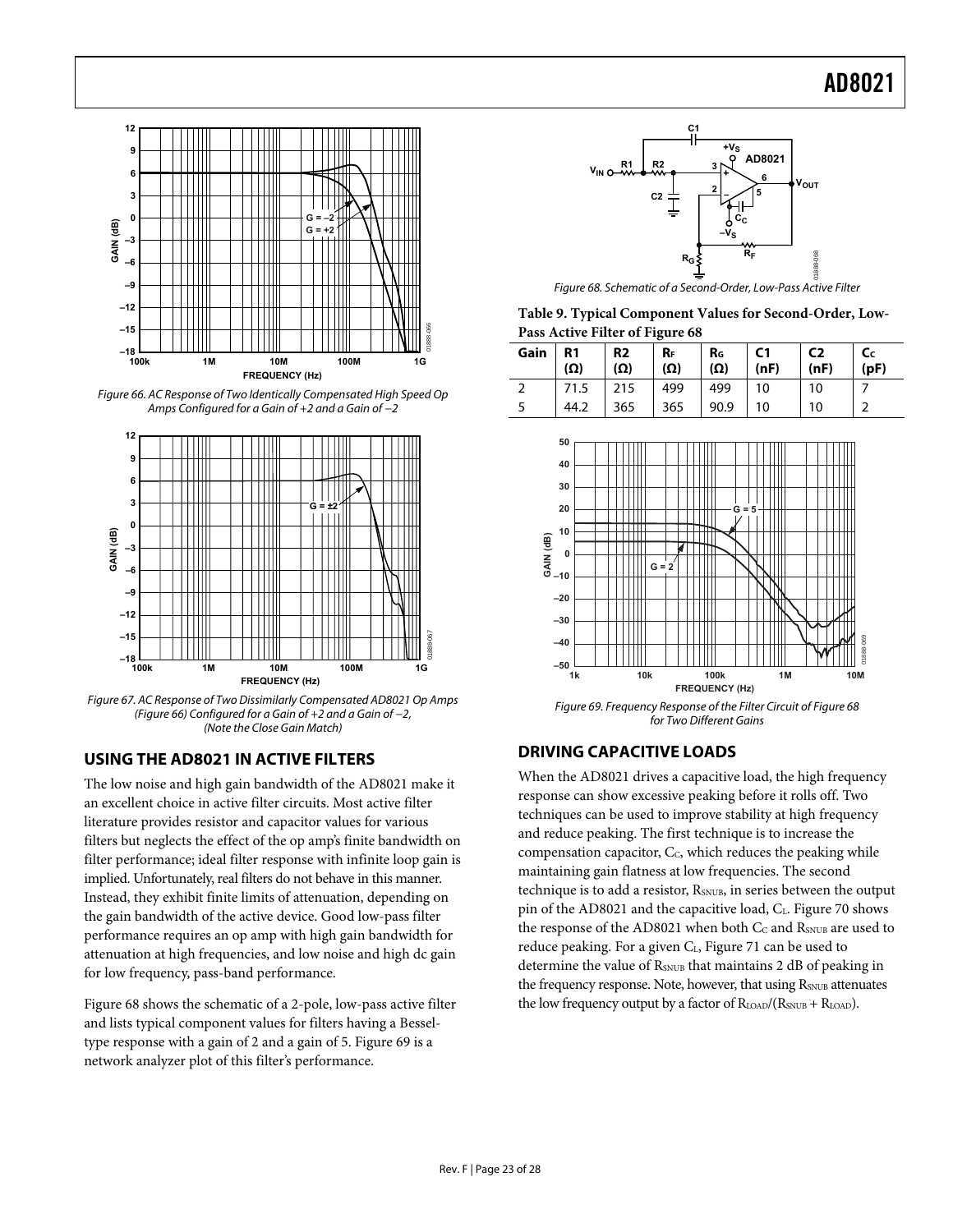<span id="page-23-0"></span>



Figure 71. Relationship of  $R_{SNUB}$  vs.  $C_L$  for 2 dB Peaking at a Gain of +2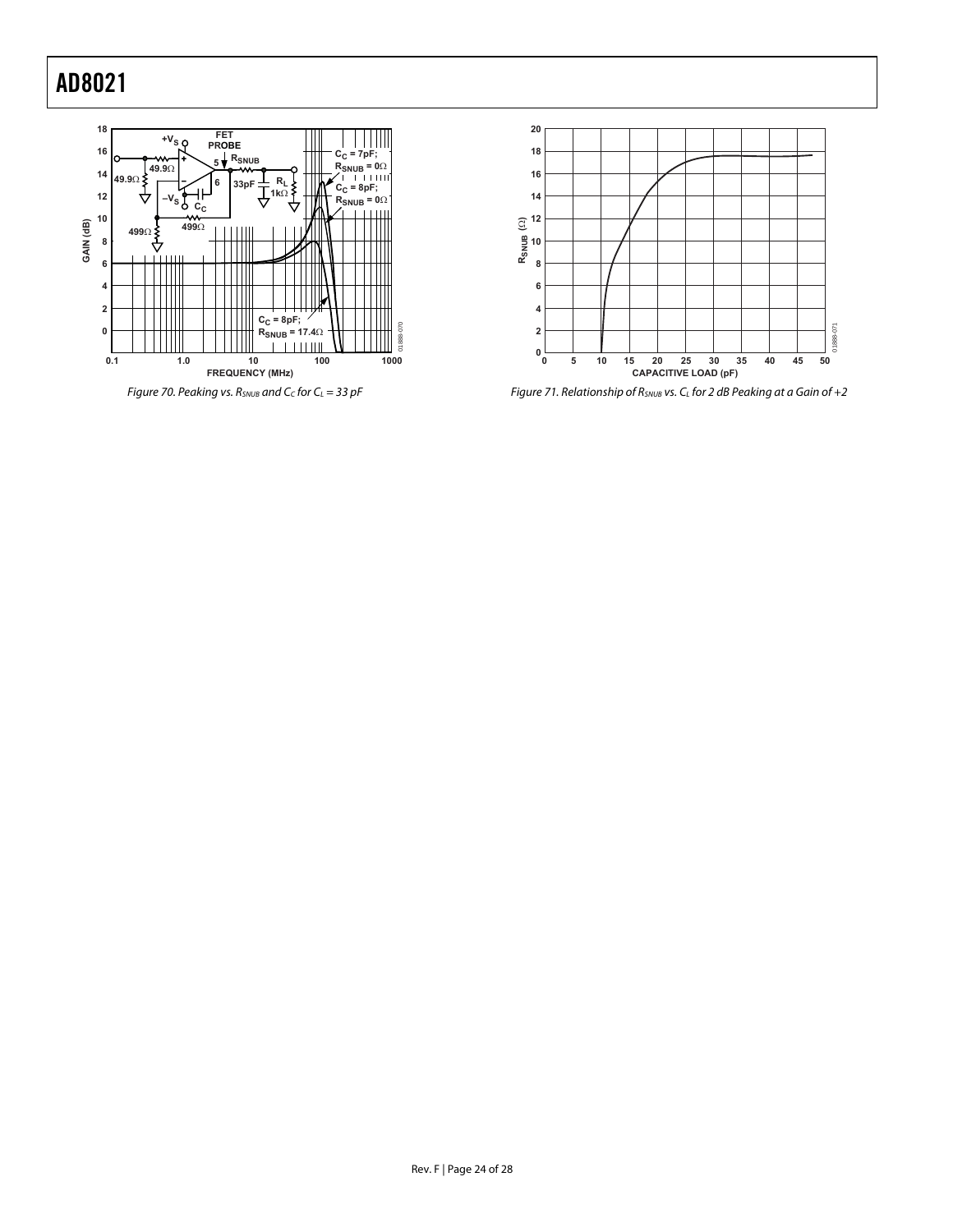### <span id="page-24-0"></span>OUTLINE DIMENSIONS



Figure 73. 8-Lead Mini Small Outline Package [MSOP] (RM-8) Dimensions shown in millimeters

### **ORDERING GUIDE**

<span id="page-24-1"></span>

| Model                        | <b>Temperature Range</b>           | <b>Package Description</b> | <b>Package Option</b> | <b>Branding</b> |
|------------------------------|------------------------------------|----------------------------|-----------------------|-----------------|
| AD8021AR                     | $-40^{\circ}$ C to $+85^{\circ}$ C | 8-Lead SOIC                | $R - 8$               |                 |
| AD8021AR-REEL                | $-40^{\circ}$ C to $+85^{\circ}$ C | 8-Lead SOIC                | $R - 8$               |                 |
| AD8021AR-REEL7               | $-40^{\circ}$ C to $+85^{\circ}$ C | 8-Lead SOIC                | $R - 8$               |                 |
| AD8021ARZ <sup>1</sup>       | $-40^{\circ}$ C to $+85^{\circ}$ C | 8-Lead SOIC                | $R - 8$               |                 |
| AD8021ARZ-REEL <sup>1</sup>  | $-40^{\circ}$ C to $+85^{\circ}$ C | 8-Lead SOIC                | $R - 8$               |                 |
| AD8021ARZ-REEL71             | $-40^{\circ}$ C to $+85^{\circ}$ C | 8-Lead SOIC                | $R - 8$               |                 |
| AD8021ARM                    | $-40^{\circ}$ C to $+85^{\circ}$ C | 8-Lead MSOP                | <b>RM-8</b>           | <b>HNA</b>      |
| AD8021ARM-REEL               | $-40^{\circ}$ C to $+85^{\circ}$ C | 8-Lead MSOP                | <b>RM-8</b>           | <b>HNA</b>      |
| AD8021ARM-REEL7              | $-40^{\circ}$ C to $+85^{\circ}$ C | 8-Lead MSOP                | <b>RM-8</b>           | <b>HNA</b>      |
| AD8021ARMZ <sup>1</sup>      | $-40^{\circ}$ C to $+85^{\circ}$ C | 8-Lead MSOP                | <b>RM-8</b>           | HNA#            |
| AD8021ARMZ-REEL <sup>1</sup> | $-40^{\circ}$ C to $+85^{\circ}$ C | 8-Lead MSOP                | <b>RM-8</b>           | HNA#            |
| AD8021ARMZ-REEL71            | $-40^{\circ}$ C to $+85^{\circ}$ C | 8-Lead MSOP                | RM-8                  | HNA#            |

1 Z = Pb-free part, # denotes lead-free product may be top or bottom marked.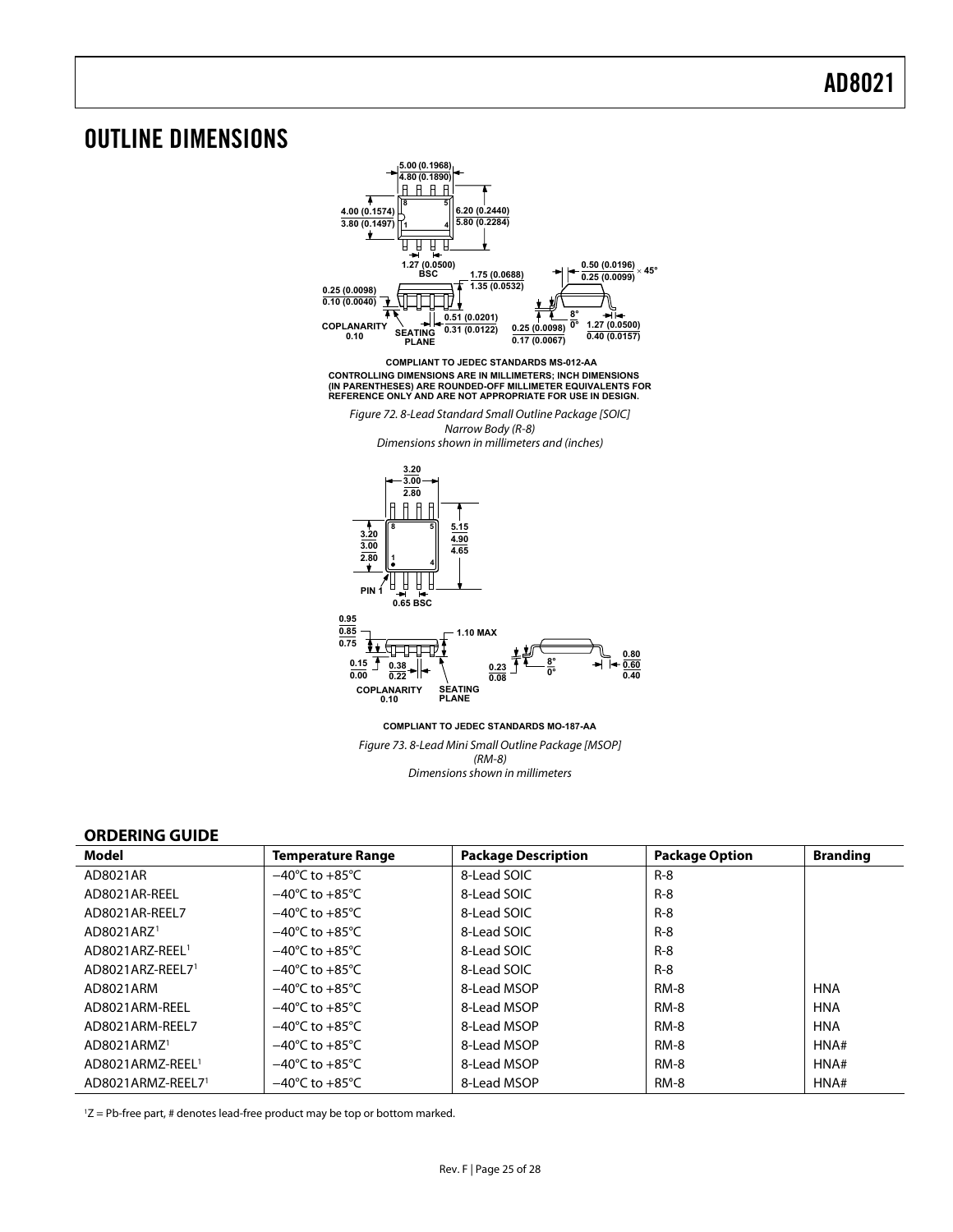# **NOTES**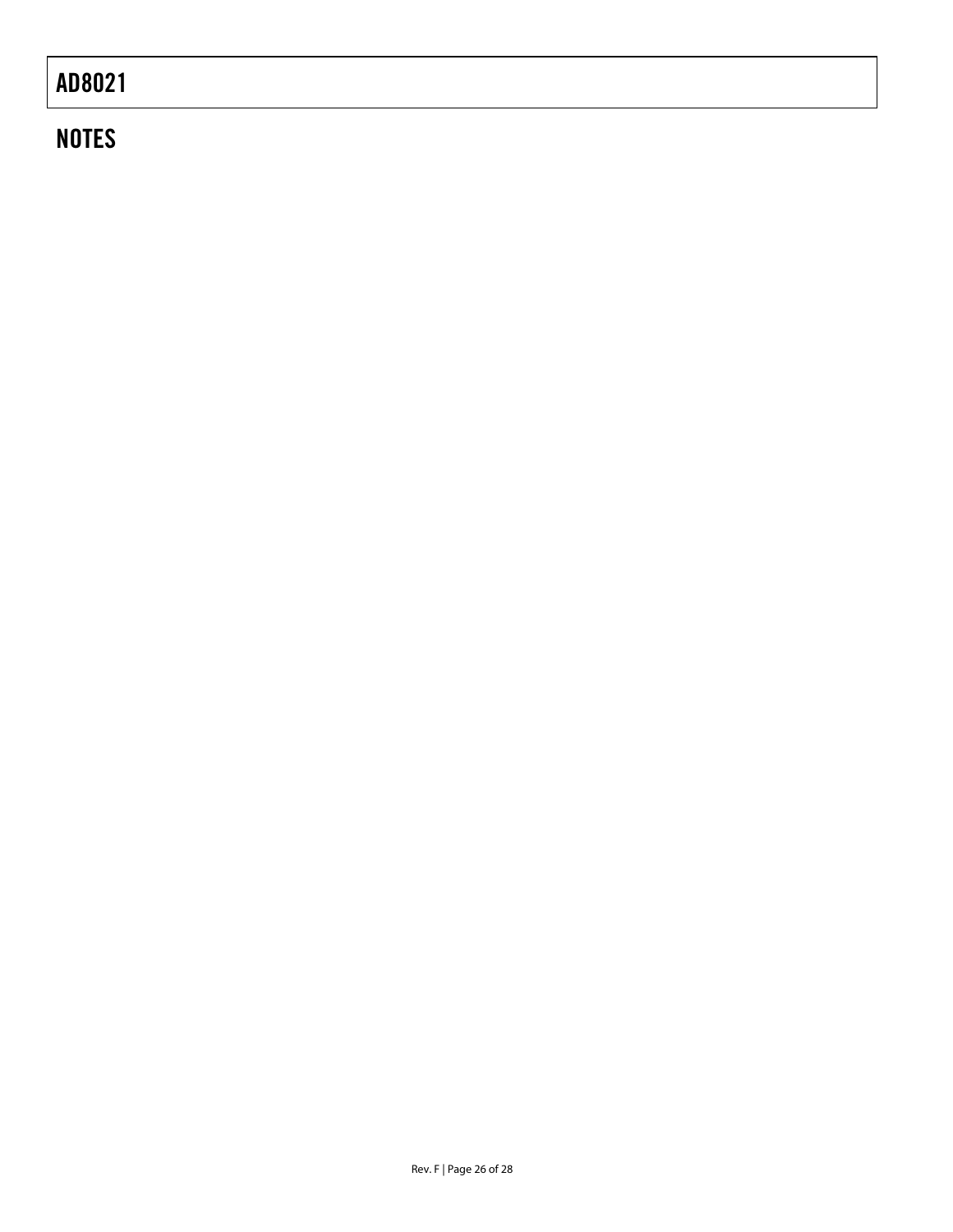# **NOTES**